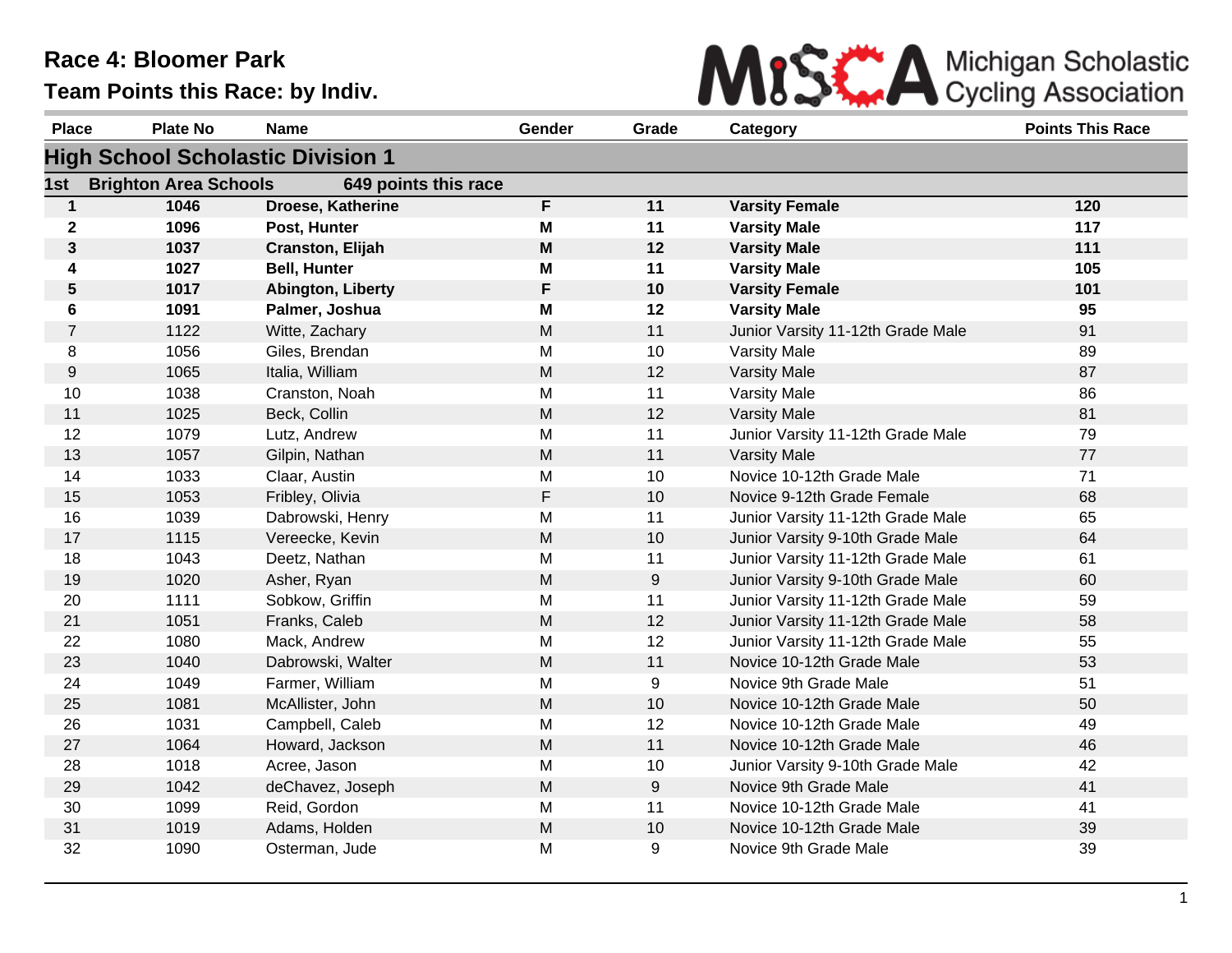

| <b>Place</b>            | <b>Plate No</b>            | <b>Name</b>          | Gender | Grade            | Category                          | <b>Points This Race</b> |
|-------------------------|----------------------------|----------------------|--------|------------------|-----------------------------------|-------------------------|
| 33                      | 1088                       | Nabozny, Landen      | M      | 10               | Novice 10-12th Grade Male         | 38                      |
| 34                      | 1113                       | Tarnacki, Joseph     | M      | 9                | Novice 9th Grade Male             | 37                      |
| 35                      | 1048                       | Evans, James         | M      | 11               | Novice 10-12th Grade Male         | $\mathbf{1}$            |
| 2nd                     | <b>Huron Valley United</b> | 571 points this race |        |                  |                                   |                         |
| 1                       | 1172                       | Caldwell, Nya        | F      | 9                | <b>Junior Varsity Female</b>      | 100                     |
| $\boldsymbol{2}$        | 1319                       | Woolhiser, Makayla   | F      | 12               | <b>Varsity Female</b>             | 99                      |
| 3                       | 1315                       | Wittman, Cate        | F      | 10               | <b>Junior Varsity Female</b>      | 97                      |
| $\overline{\mathbf{4}}$ | 1159                       | Bojanowski, Alex     | M      | 11               | <b>Varsity Male</b>               | 93                      |
| 5                       | 1155                       | <b>Blaz, Spencer</b> | M      | 11               | <b>Varsity Male</b>               | 91                      |
| $\bf 6$                 | 1264                       | Osterhart, Laura     | F      | 11               | <b>Junior Varsity Female</b>      | 91                      |
| $\overline{7}$          | 1271                       | Porter, Louis        | M      | 9                | Junior Varsity 9-10th Grade Male  | 91                      |
| 8                       | 1296                       | Thompson, John       | M      | 11               | Junior Varsity 11-12th Grade Male | 88                      |
| 9                       | 1316                       | Wolcott, Garrett     | M      | 11               | Junior Varsity 11-12th Grade Male | 85                      |
| 10                      | 1318                       | Woolhiser, Bella     | F      | 10               | <b>Junior Varsity Female</b>      | 83                      |
| 11                      | 1249                       | McCormick, Aidan     | M      | 9                | Junior Varsity 9-10th Grade Male  | 81                      |
| 12                      | 1280                       | Sanchez, Noah        | M      | $\boldsymbol{9}$ | Novice 9th Grade Male             | 80                      |
| 13                      | 1231                       | Kowalski, Carson     | M      | 9                | Junior Varsity 9-10th Grade Male  | 77                      |
| 14                      | 1312                       | Wilson, Evan         | M      | 11               | Junior Varsity 11-12th Grade Male | 77                      |
| 15                      | 1272                       | Rambo, Josh          | M      | 9                | Junior Varsity 9-10th Grade Male  | 73                      |
| 16                      | 1179                       | Carnaghi, Savannah   | F      | 9                | Novice 9-12th Grade Female        | 71                      |
| 17                      | 1226                       | Kettenbeil, lan      | M      | 12               | <b>Varsity Male</b>               | 70                      |
| 18                      | 1191                       | Culver, Evan         | M      | 10               | Junior Varsity 9-10th Grade Male  | 69                      |
| 19                      | 1204                       | Haskell, Daniel      | M      | 12               | Novice 10-12th Grade Male         | 63                      |
| 20                      | 1278                       | Russell, Kennedy     | F      | 11               | Novice 9-12th Grade Female        | 59                      |
| 21                      | 1238                       | Lisabeth, Leo        | M      | 9                | Novice 9th Grade Male             | 55                      |
| 22                      | 1269                       | Park, Thomas         | M      | $\boldsymbol{9}$ | Junior Varsity 9-10th Grade Male  | 54                      |
| 23                      | 1176                       | Carlsen, Sawyer      | M      | 9                | Junior Varsity 9-10th Grade Male  | 50                      |
| 24                      | 1247                       | Mathie, Josh         | M      | 10               | Novice 10-12th Grade Male         | 47                      |
| 3rd                     | <b>Lake Orion Schools</b>  | 529 points this race |        |                  |                                   |                         |
| $\mathbf 1$             | 1446                       | Meyer, Jonathan      | M      | 11               | <b>Varsity Male</b>               | 114                     |
| $\boldsymbol{2}$        | 1445                       | Meyer, James         | M      | 9                | Junior Varsity 9-10th Grade Male  | 100                     |
| 3                       | 1428                       | Kozlowski, Jack      | M      | 11               | <b>Varsity Male</b>               | 83                      |
| 4                       | 1399                       | Davis, Kyle          | M      | 12               | <b>Varsity Male</b>               | 78                      |
| 5                       | 1393                       | Blackman, Joshua     | M      | 10               | Novice 10-12th Grade Male         | 77                      |
| $6\phantom{1}$          | 1424                       | Jones, Sydnie        | F      | 9                | <b>Junior Varsity Female</b>      | 77                      |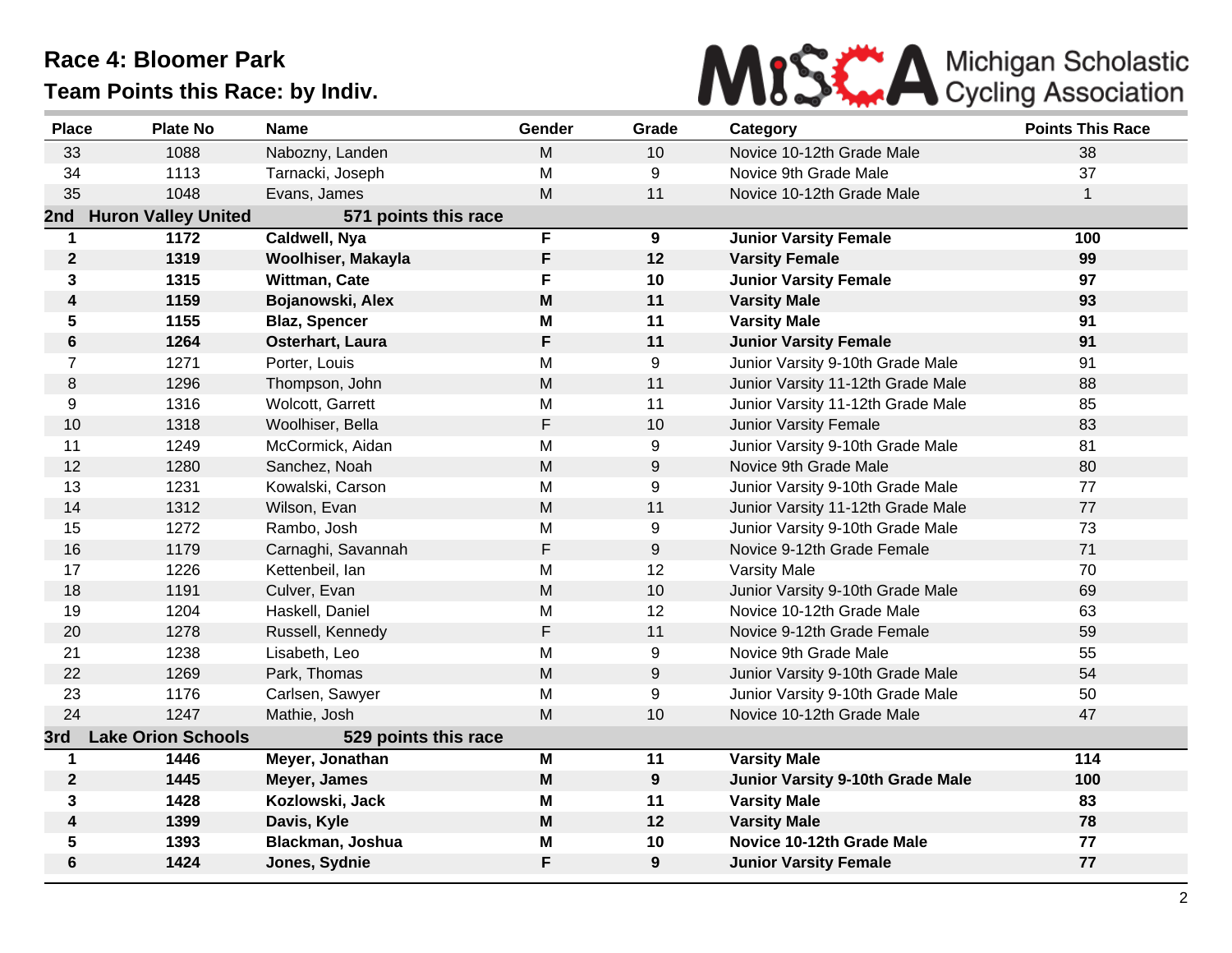

| <b>Place</b>      | <b>Plate No</b> | Name                 | Gender | Grade | Category                          | <b>Points This Race</b> |
|-------------------|-----------------|----------------------|--------|-------|-----------------------------------|-------------------------|
|                   | 1467            | Ruggirello, Izabella |        | 9     | Novice 9-12th Grade Female        | 74                      |
| 8                 | 1421            | Houston, Tyler       | M      | 9     | Novice 9th Grade Male             | 71                      |
| 9                 | 1476            | Tait, Grady          | М      | 10    | Junior Varsity 9-10th Grade Male  | 71                      |
| 10                | 1441            | Lynch, Sean          | M      | 12    | <b>Varsity Male</b>               | 68                      |
| 11                | 1454            | Murray, Lauren       |        | 9     | Novice 9-12th Grade Female        | 57                      |
| $12 \overline{ }$ | 1479            | Watts, Matthew       | M      | 12    | Junior Varsity 11-12th Grade Male | 56                      |
| 13                | 1384            | Abbott, Jacob        | М      | 11    | Junior Varsity 11-12th Grade Male | 53                      |
| 14                | 1396            | Clelland, Samantha   |        | 9     | Novice 9-12th Grade Female        | 53                      |
| 15                | 1416            | Gross, Devon         | М      | 9     | Novice 9th Grade Male             | 53                      |
| 16                | 1481            | Wolski, Daniel       | M      | 10    | Junior Varsity 9-10th Grade Male  | 47                      |
| 17                | 1429            | Kozlowski, James     | М      | 12    | Novice 10-12th Grade Male         | 40                      |
| 18                | 1462            | Perez, Aiden         | M      | 9     | Novice 9th Grade Male             | 40                      |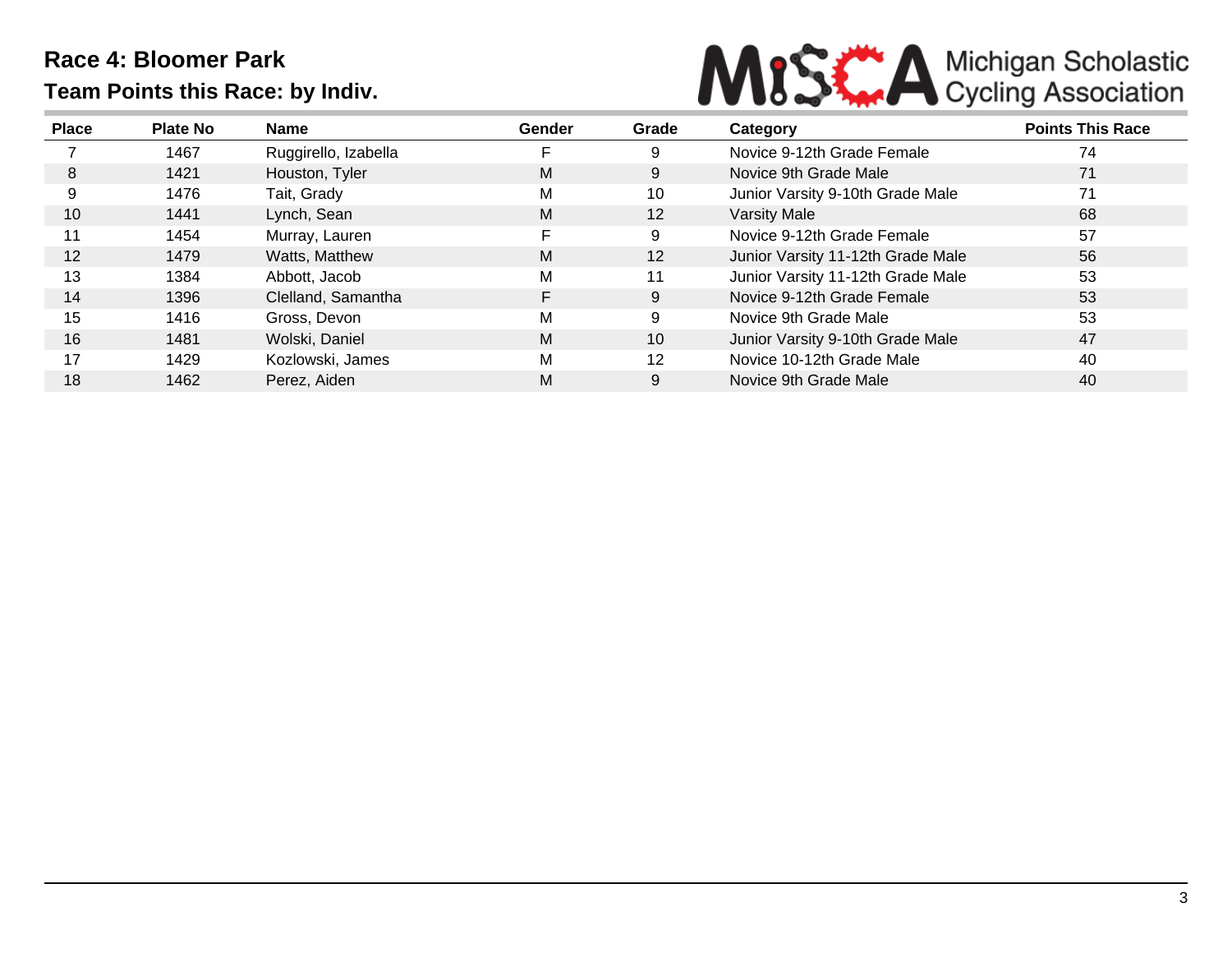

| <b>Place</b> | <b>Plate No</b>                          | <b>Name</b>               | <b>Gender</b> | Grade | Category                                | <b>Points This Race</b> |
|--------------|------------------------------------------|---------------------------|---------------|-------|-----------------------------------------|-------------------------|
|              | <b>High School Scholastic Division 2</b> |                           |               |       |                                         |                         |
| 1st          | <b>Northville High School</b>            | 319 points this race      |               |       |                                         |                         |
|              | 1572                                     | <b>Heirtzler, Matthew</b> | M             | 11    | <b>Varsity Male</b>                     | 108                     |
| $\mathbf{2}$ | 1575                                     | Herger, Michael           | M             | 11    | <b>Junior Varsity 11-12th Grade</b>     | 75                      |
| 3            | 1571                                     | Grabowski, Alexandra      |               | 12    | <b>Junior Varsity Female</b>            | 68                      |
| 4            | 1576                                     | Holm, Brody               | M             | 9     | <b>Novice 9th Grade Male</b>            | 68                      |
| 5            | 1578                                     | Matsumoto, Naoki          | M             | 9     | Novice 9th Grade Male                   | 65                      |
| 6            | 1574                                     | Hentnik, Michael          | M             | 11    | Novice 10-12th Grade Male               | 61                      |
|              | 1581                                     | Reineke, Jackson          | М             | 11    | Novice 10-12th Grade Male               | 59                      |
| 8            | 1567                                     | Biondo-Savin, Wyatt       | M             | 10    | Junior Varsity 9-10th Grade Male        | 53                      |
| 9            | 1570                                     | Denby, Colin              | M             | 9     | Novice 9th Grade Male                   | 45                      |
| 10           | 5013                                     | McClure, Matthew          | M             | 9     | Novice 9th Grade Male                   | 43                      |
| 11           | 1569                                     | Borashko, Daniel          | М             | 10    | Novice 10-12th Grade Male               | 42                      |
| 2nd          | <b>Detroit Country Day</b>               | 293 points this race      |               |       |                                         |                         |
|              | 1139                                     | Negrut, Silvia            | F             | 11    | <b>Junior Varsity Female</b>            | 94                      |
| 2            | 1137                                     | Henderson, Tulia          | F             | 12    | <b>Junior Varsity Female</b>            | 85                      |
| 3            | 1141                                     | <b>Redfield, Matt</b>     | M             | 12    | <b>Varsity Male</b>                     | 75                      |
| 4            | 5025                                     | Kalczynski, Max           | M             | 9     | <b>Junior Varsity 9-10th Grade Male</b> | 39                      |
| 5            | 1135                                     | Aviles, Xavier            | M             | 10    | Junior Varsity 9-10th Grade Male        | 38                      |
| 6            | 1142                                     | Tuto, Anthony             | Μ             | 11    | Junior Varsity 11-12th Grade Male       |                         |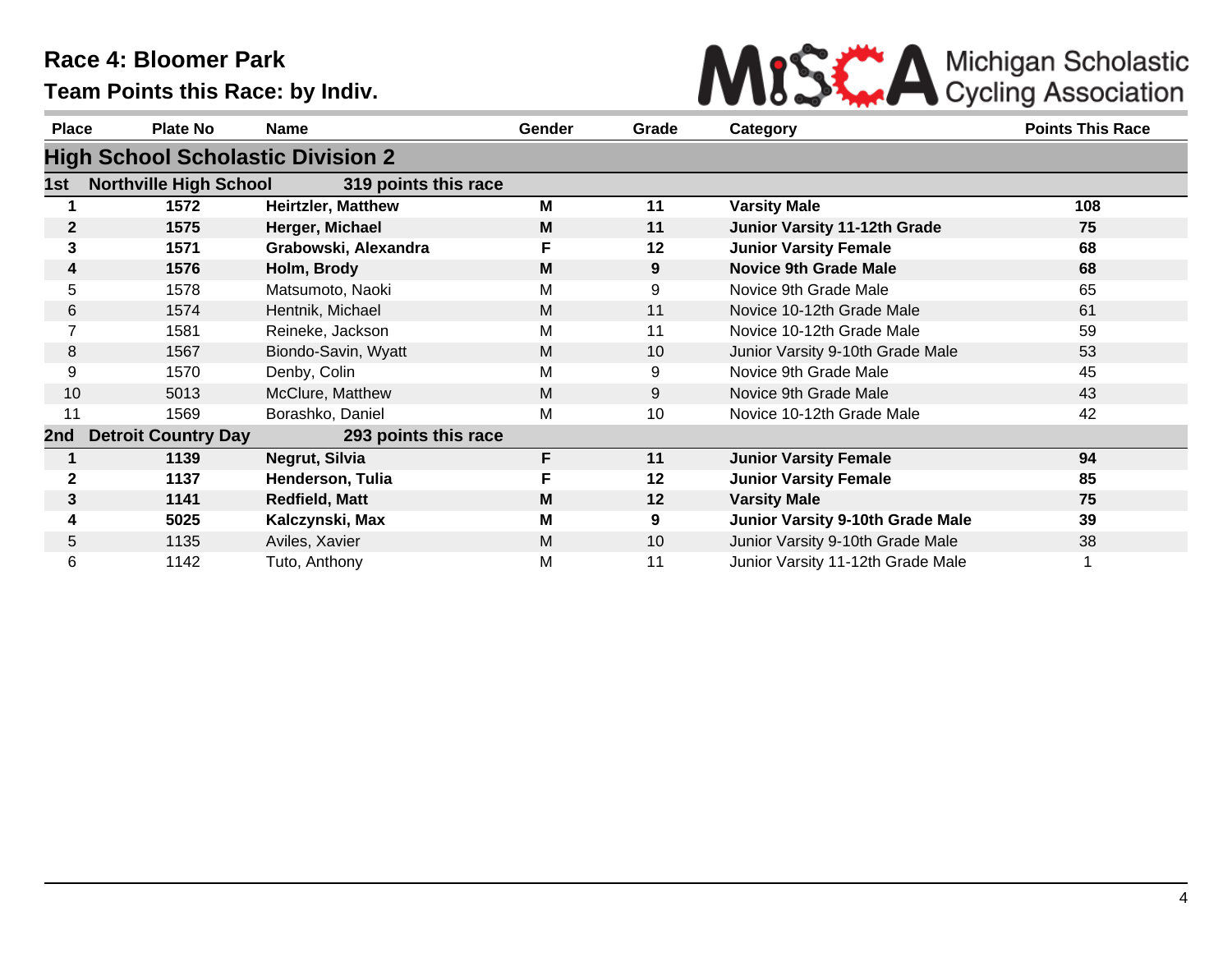

| <b>Place</b>   | <b>Plate No</b>              | <b>Name</b>              | Gender    | Grade | Category                            | <b>Points This Race</b> |
|----------------|------------------------------|--------------------------|-----------|-------|-------------------------------------|-------------------------|
|                | <b>High School Composite</b> |                          |           |       |                                     |                         |
| 1st            | <b>West Michigan Coyotes</b> | 456 points this race     |           |       |                                     |                         |
| $\mathbf{1}$   | 1932                         | Zuelke, Luke             | M         | 12    | <b>Varsity Male</b>                 | 120                     |
| $\mathbf 2$    | 1890                         | Miller, Anabel           | F         | 11    | <b>Varsity Female</b>               | 117                     |
| 3              | 1930                         | <b>Whitmer, Madine</b>   | F         | 11    | <b>Varsity Female</b>               | 111                     |
| 4              | 1856                         | Forrester, Addison       | F         | 12    | <b>Varsity Female</b>               | 108                     |
| 5              | 1893                         | Natter, Bryce            | M         | 12    | <b>Varsity Male</b>                 | 103                     |
| 6              | 1825                         | Boer, Gerrit             | M         | 10    | Junior Varsity 9-10th Grade Male    | 97                      |
| $\overline{7}$ | 1882                         | Marine, Drake            | ${\sf M}$ | 9     | Junior Varsity 9-10th Grade Male    | 85                      |
| 8              | 1865                         | Hoffman, Eric            | M         | 12    | <b>Varsity Male</b>                 | 84                      |
| $9\,$          | 1894                         | Natter, Camille          | F         | 9     | Novice 9-12th Grade Female          | 80                      |
| 10             | 1859                         | Frehr, Haydon            | M         | 10    | Junior Varsity 9-10th Grade Male    | 79                      |
| 11             | 5007                         | Spearman, Bodelle        | F         | 12    | <b>Junior Varsity Female</b>        | 79                      |
| 12             | 1899                         | Ondersma, Silas          | M         | 11    | <b>Varsity Male</b>                 | 76                      |
| 13             | 1863                         | Greene, Ezra             | M         | 11    | Junior Varsity 11-12th Grade Male   | 73                      |
| 14             | 1827                         | Boon, Jacob              | M         | 12    | <b>Varsity Male</b>                 | 69                      |
| 15             | 1912                         | Tesch, Owen              | M         | 10    | Junior Varsity 9-10th Grade Male    | 66                      |
| 16             | 1877                         | Loewen, Florenc          | M         | 12    | Junior Varsity 11-12th Grade Male   | 63                      |
| 17             | 1916                         | Tuohy, Desiree           | F         | 12    | Novice 9-12th Grade Female          | 61                      |
| 18             | 1891                         | Minnerick, Levi          | M         | 9     | Junior Varsity 9-10th Grade Male    | 52                      |
| 19             | 1824                         | Blocker, Jeremy          | M         | 10    | Junior Varsity 9-10th Grade Male    | 49                      |
| 20             | 1866                         | Hoogeveen, Bridger       | M         | 9     | Junior Varsity 9-10th Grade Male    | 48                      |
| 21             | 1889                         | Mears, Henry             | M         | 9     | Novice 9th Grade Male               | 38                      |
| 2nd            | <b>Rochester HS (United)</b> | 362 points this race     |           |       |                                     |                         |
| $\mathbf 1$    | 1751                         | Dagg, Paul               | M         | 11    | Junior Varsity 11-12th Grade        | 97                      |
| $\mathbf{2}$   | 1745                         | <b>Cerget, Anthony</b>   | M         | 11    | <b>Junior Varsity 11-12th Grade</b> | 94                      |
| 3              | 1743                         | <b>Brownsworth, Cody</b> | M         | 11    | <b>Varsity Male</b>                 | 90                      |
| 4              | 1778                         | Navetta, Nick            | M         | 11    | Junior Varsity 11-12th Grade Male   | 83                      |
| 5              | 1758                         | Fronek, Ava              | F         | 11    | <b>Junior Varsity Female</b>        | 81                      |
| 6              | 1759                         | Gaudreau, Rachel         | F         | 11    | <b>Junior Varsity Female</b>        | 75                      |
| $\overline{7}$ | 1787                         | Rossey, Isabella         | F         | 10    | <b>Junior Varsity Female</b>        | 73                      |
| 8              | 1756                         | Feldkamp, Rowan          | F         | 10    | Junior Varsity Female               | 71                      |
| 9              | 1800                         | Tapert, Bryce            | M         | 12    | Junior Varsity 11-12th Grade Male   | 71                      |
| 10             | 1772                         | Li, Rongbang             | M         | 11    | Junior Varsity 11-12th Grade Male   | 70                      |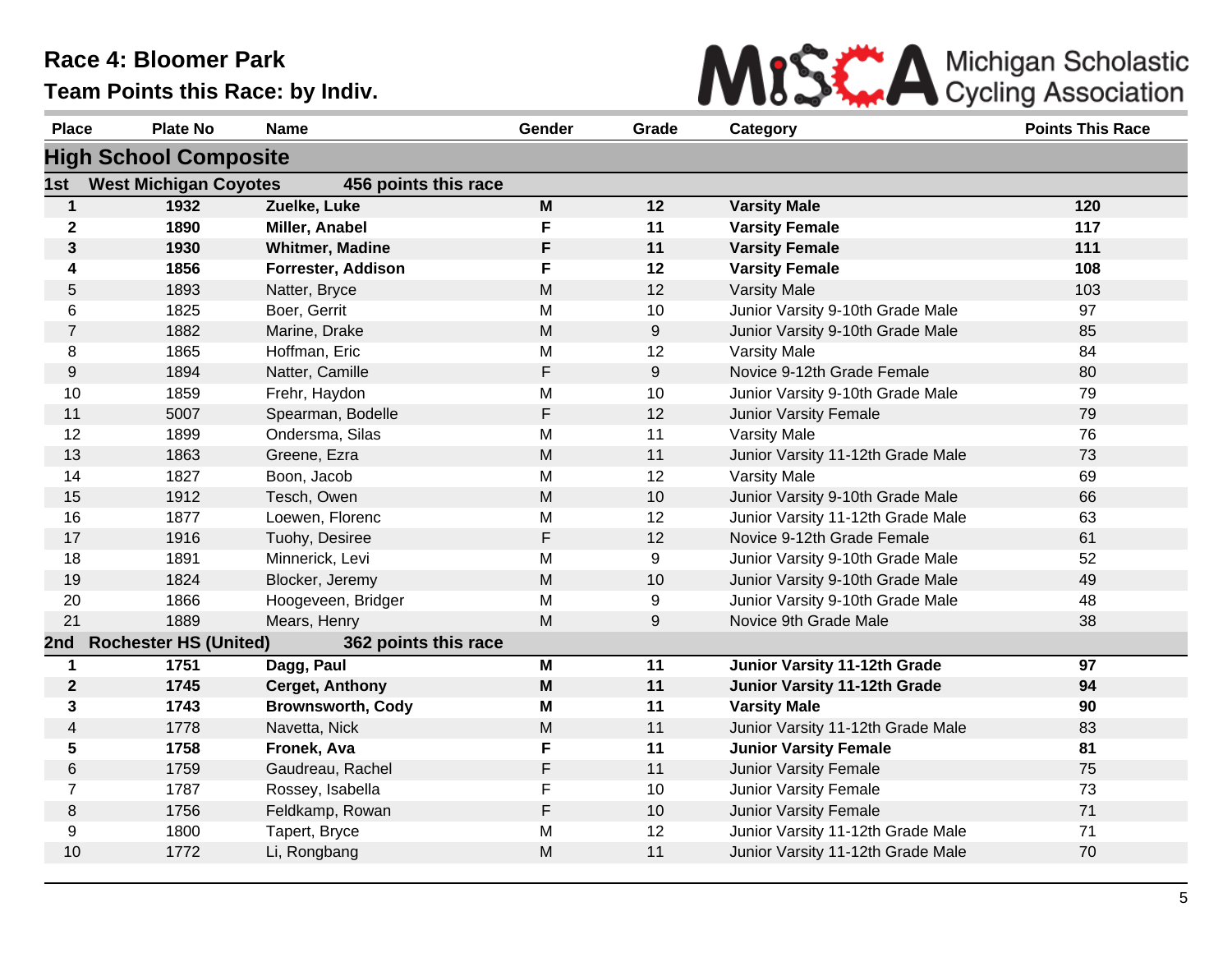

| <b>Place</b>     | <b>Plate No</b>                | <b>Name</b>            | Gender    | Grade | Category                          | <b>Points This Race</b> |
|------------------|--------------------------------|------------------------|-----------|-------|-----------------------------------|-------------------------|
| 11               | 1781                           | Patyi, Ryan            | M         | 12    | Junior Varsity 11-12th Grade Male | 68                      |
| 12               | 1799                           | Tapert, Bayden         | M         | 11    | Junior Varsity 11-12th Grade Male | 67                      |
| 13               | 1747                           | Clements, Zachary      | M         | 11    | Novice 10-12th Grade Male         | 65                      |
| 14               | 1784                           | Rodda, Trystan         | ${\sf M}$ | 9     | Junior Varsity 9-10th Grade Male  | 63                      |
| 15               | 1802                           | Weir, Harrison         | M         | 11    | Junior Varsity 11-12th Grade Male | 62                      |
| 16               | 1777                           | Mile, Colin            | M         | 12    | Junior Varsity 11-12th Grade Male | 60                      |
| 17               | 1782                           | Plotzke, Thomas        | M         | 10    | Junior Varsity 11-12th Grade Male | 57                      |
| 18               | 1765                           | Holt, Mitchell         | M         | 9     | Novice 9th Grade Male             | 47                      |
| 19               | 1761                           | Grindem, Stuart        | M         | 9     | Junior Varsity 9-10th Grade Male  | 46                      |
| 20               | 1779                           | Paradowski, Jacob      | M         | 10    | Junior Varsity 9-10th Grade Male  | 45                      |
| 21               | 1801                           | Weaver, Andrew         | M         | 11    | Novice 10-12th Grade Male         | 45                      |
| 22               | 1763                           | Hemingway, George      | M         | 10    | Junior Varsity 9-10th Grade Male  | 44                      |
| 23               | 1773                           | Luna, Diego            | M         | 9     | Novice 9th Grade Male             | 44                      |
| 24               | 1770                           | Klippi, Ethan          | M         | 9     | Junior Varsity 9-10th Grade Male  | 43                      |
| 25               | 1792                           | Schell, Quinten        | M         | 10    | Novice 10-12th Grade Male         | 43                      |
| 26               | 1741                           | Bloom, Conner          | M         | 9     | Novice 9th Grade Male             | 42                      |
| 3rd              | <b>Orange Krush</b>            | 297 points this race   |           |       |                                   |                         |
| 1                | 1594                           | DeFauw, Elizabeth      | F         | 11    | <b>Varsity Female</b>             | 103                     |
| $\mathbf{2}$     | 1588                           | <b>Bretzlaff, Joel</b> | M         | 10    | Junior Varsity 9-10th Grade Male  | 94                      |
| 3                | 1615                           | <b>Wagner, Gavin</b>   | M         | 10    | Junior Varsity 9-10th Grade Male  | 51                      |
| $\boldsymbol{4}$ | 1608                           | Paik, Tyler            | M         | 9     | <b>Novice 9th Grade Male</b>      | 49                      |
| 5                | 1613                           | Timm, Evan             | M         | 9     | Novice 9th Grade Male             | 46                      |
| 4th              | <b>NE Indiana Trailblazers</b> | 286 points this race   |           |       |                                   |                         |
| $\mathbf{1}$     | 1561                           | Loshe, Wesley          | M         | 9     | Junior Varsity 9-10th Grade Male  | 83                      |
| $\mathbf 2$      | 1566                           | Vasquez, Kyra          | F         | 12    | <b>Junior Varsity Female</b>      | 70                      |
| 3                | 1560                           | Joseph, Samuel         | M         | 11    | Novice 10-12th Grade Male         | 68                      |
| 4                | 1565                           | Serrani, Jude          | M         | 9     | Junior Varsity 9-10th Grade Male  | 65                      |
| 5                | 1552                           | Albrecht, Matthew      | M         | 11    | Junior Varsity 11-12th Grade Male | 64                      |
| 6                | 1563                           | Potsander, Selah       | F         | 9     | Novice 9-12th Grade Female        | 63                      |
| $\overline{7}$   | 5026                           | Lemmon, Jeremiah       | M         | 10    | Junior Varsity 9-10th Grade Male  | 55                      |
| 5th              | <b>Rochester Area (RARA)</b>   | 249 points this race   |           |       |                                   |                         |
| 1                | 1734                           | Weaver, Abigail        | F         | 9     | <b>Novice 9-12th Grade Female</b> | 77                      |
| $\mathbf{2}$     | 1672                           | Longo, Sofia           | F         | 9     | <b>Novice 9-12th Grade Female</b> | 65                      |
| 3                | 1630                           | Brimm, Riley           | M         | 9     | <b>Novice 9th Grade Male</b>      | 59                      |
| 4                | 1668                           | Laporte, Grant         | M         | 9     | <b>Novice 9th Grade Male</b>      | 48                      |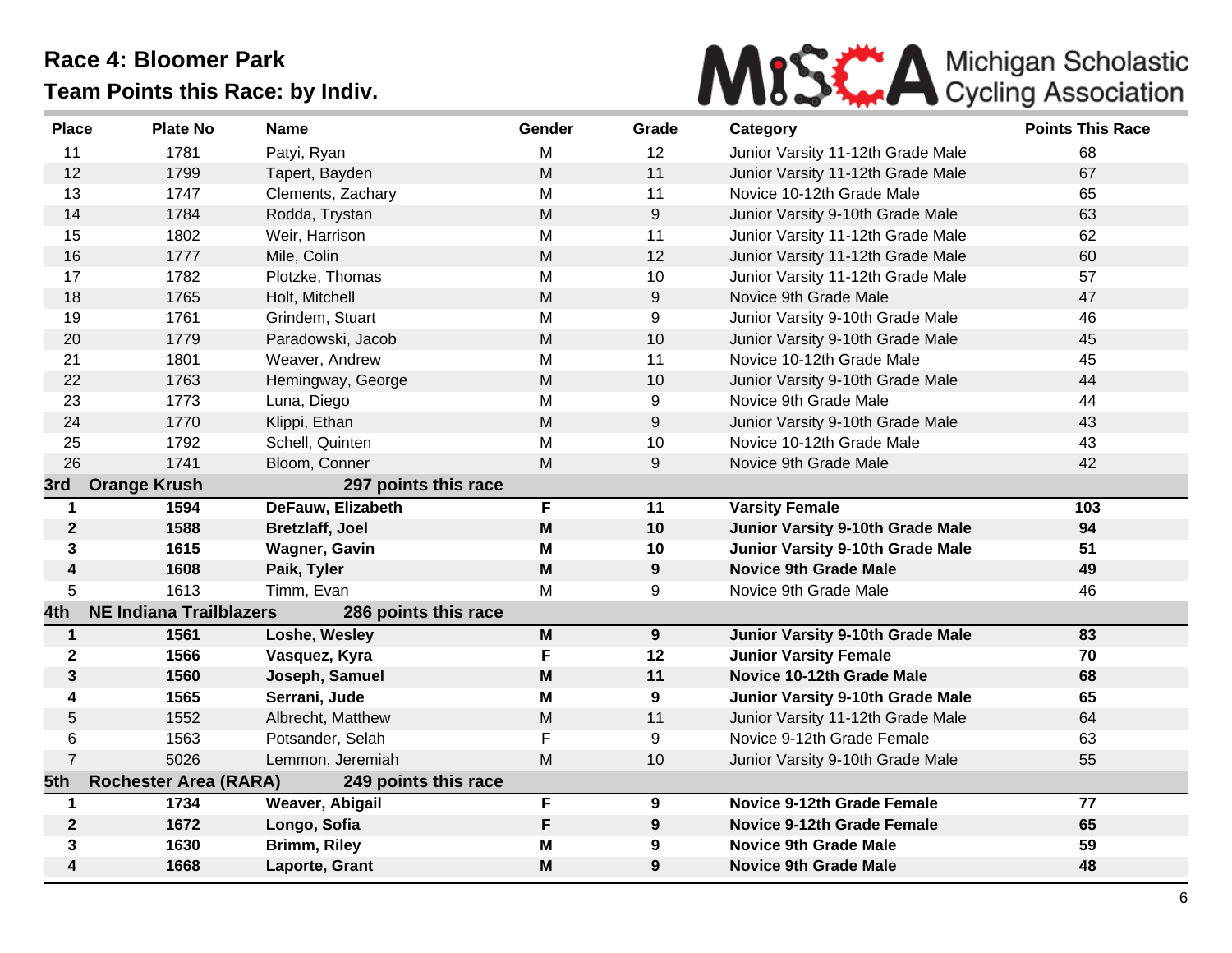

| <b>Place</b>   | <b>Plate No</b>               | <b>Name</b>         | Gender      | Grade  | Category                          | <b>Points This Race</b> |
|----------------|-------------------------------|---------------------|-------------|--------|-----------------------------------|-------------------------|
|                | <b>Brandon Youth MTB</b>      |                     |             |        |                                   |                         |
| 1              | 1013                          | Royse, Bethany      | F           | 10     | Junior Varsity Female             | 88                      |
| 2              | 1012                          | Patnaude, Emily     | F           | 10     | <b>Junior Varsity Female</b>      | 69                      |
| 3              | 1010                          | Jannette, Rider     | M           | 10     | Junior Varsity 9-10th Grade Male  | 40                      |
|                | <b>Brighton Composite</b>     |                     |             |        |                                   |                         |
| $\mathbf{1}$   | 1063                          | Howard, Brock       | M           | 12     | <b>Varsity Male</b>               | 97                      |
| $\overline{2}$ | 1110                          | Smith, Ian          | M           | 11     | <b>Varsity Male</b>               | 85                      |
| 3              | 1075                          | Langley, Brandon    | M           | 11     | <b>Varsity Male</b>               | 82                      |
| 4              | 1108                          | Showerman, Drew     | M           | 9      | <b>Varsity Male</b>               | 80                      |
| 5              | 1119                          | Voss, Sawyer        | M           | 9      | Novice 9th Grade Male             | 77                      |
| 6              | 1107                          | Showerman, Benjamin | M           | 11     | Varsity Male                      | 74                      |
| $\overline{7}$ | 1112                          | St.Laurent, Reid    | M           | 12     | Junior Varsity 11-12th Grade Male | 66                      |
| 8              | 1024                          | Beach, Isaiah       | M           | 10     | Junior Varsity 9-10th Grade Male  | 61                      |
| 9              | 1118                          | Voss, Cullen        | M           | 10     | Novice 10-12th Grade Male         | 48                      |
| 10             | 1074                          | Lane, Andrew        | M           | 10     | Junior Varsity 9-10th Grade Male  | 41                      |
|                | <b>Chelsea Youth MTB</b>      |                     |             |        |                                   |                         |
| $\mathbf 1$    | 1125                          | Coffman, Finn       | M           | 9      | Junior Varsity 9-10th Grade Male  | 58                      |
| $\overline{2}$ | 1127                          | Krause-Bean, Curtis | M           | 10     | Novice 10-12th Grade Male         | 57                      |
| 3              | 1128                          | Martz, Ethan        | M           | 12     | Novice 10-12th Grade Male         | 44                      |
|                | <b>Heritage Jackrabbits</b>   |                     |             |        |                                   |                         |
| $\mathbf 1$    | 1146                          | Webb, Noah          | M           | 9      | Junior Varsity 9-10th Grade Male  | 56                      |
|                | <b>Huron Valley Composite</b> |                     |             |        |                                   |                         |
| $\overline{1}$ | 1310                          | Wheeler, Bryce      | M           | 11     | <b>Varsity Male</b>               | 88                      |
| $\overline{2}$ | 1277                          | Rossetti, Austin    | M           | 9      | Novice 9th Grade Male             | 74                      |
| 3              | 1157                          | Blazic, Lucas       | M           | 9      | Junior Varsity 9-10th Grade Male  | 67                      |
|                | Independent                   |                     |             |        |                                   |                         |
| $\mathbf 1$    | 1371                          | Schultz, Lauren     | $\mathsf F$ | 10     | <b>Varsity Female</b>             | 114                     |
| $\overline{2}$ | 1349                          | Jimenez Palos, Emma | F           | $\, 8$ | <b>Varsity Female</b>             | 105                     |
| 3              | 1378                          | Stephenson, Drake   | M           | 12     | Junior Varsity 11-12th Grade Male | 100                     |
| 4              | 1322                          | Bixby, Carter       | M           | 11     | Junior Varsity 11-12th Grade Male | 81                      |
| 5              | 1368                          | Rivera, Christopher | M           | 12     | Varsity Male                      | 79                      |
| 6              | 1330                          | Cyrul, Michael      | M           | 10     | Novice 10-12th Grade Male         | 74                      |
| 7              | 1328                          | Clement, Owen       | M           | 9      | Junior Varsity 9-10th Grade Male  | 70                      |
| 8              | 1379                          | Taylor, Blake       | M           | 9      | Novice 9th Grade Male             | 57                      |
|                |                               |                     |             |        |                                   |                         |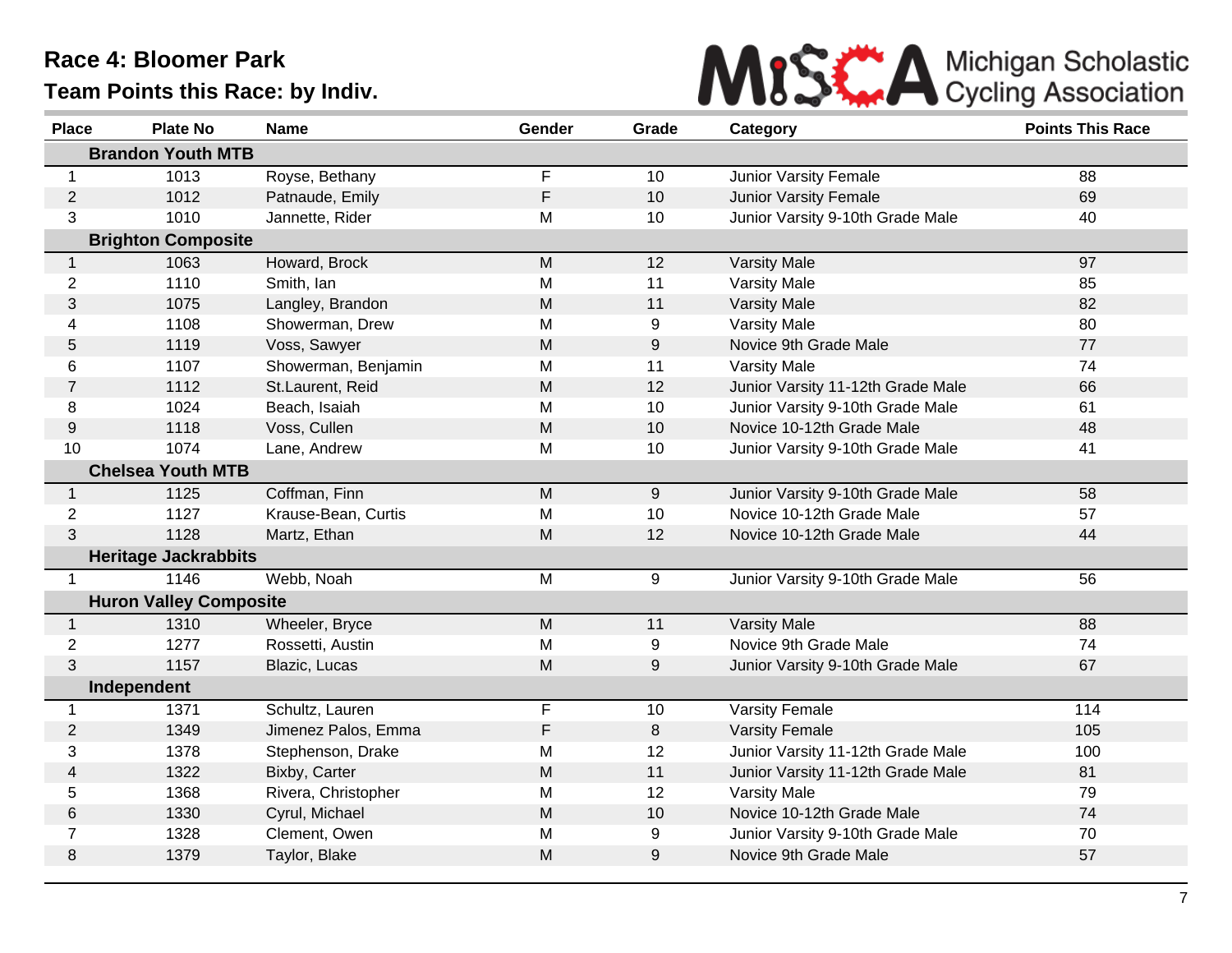

| <b>Place</b>   | <b>Plate No</b>             | <b>Name</b>       | Gender | Grade           | Category                          | <b>Points This Race</b> |
|----------------|-----------------------------|-------------------|--------|-----------------|-----------------------------------|-------------------------|
| 9              | 1357                        | Martin, Chloe     | F      | 9               | Novice 9-12th Grade Female        | 55                      |
| 10             | 1327                        | Buchwitz, Bennett | M      | 10              | Novice 10-12th Grade Male         | 51                      |
| 11             | 1813                        | Oliver, Daisy     | F      | 9               | Novice 9-12th Grade Female        |                         |
|                | <b>Lake Orion Composite</b> |                   |        |                 |                                   |                         |
|                | 1471                        | Shirley, Isaac    | M      | 9               | Junior Varsity 9-10th Grade Male  | 62                      |
| $\overline{2}$ | 1459                        | Parsons, Cavan    | M      | 9               | Junior Varsity 9-10th Grade Male  | 57                      |
|                | <b>Midland MTB Crew</b>     |                   |        |                 |                                   |                         |
|                | 1546                        | Wolohan, Matthew  | M      | 9               | Novice 9th Grade Male             | 63                      |
| $\overline{2}$ | 1500                        | Davis II, Thomas  | M      | 12              | Junior Varsity 11-12th Grade Male | 54                      |
| <b>Norte</b>   |                             |                   |        |                 |                                   |                         |
| 1              | 1550                        | Cummins, Drew     | M      | 12              | <b>Varsity Male</b>               | 101                     |
| 2              | 1551                        | Ellis, Grady      | Μ      | 8               | Junior Varsity 9-10th Grade Male  | 88                      |
|                | <b>Team Green</b>           |                   |        |                 |                                   |                         |
|                | 1815                        | Schmid, Collin    | M      | 12              | Junior Varsity 11-12th Grade Male | 69                      |
|                | <b>Wheels In Motion</b>     |                   |        |                 |                                   |                         |
|                | 1990                        | Perkey, Cullen    | M      | 12              | <b>Varsity Male</b>               | 99                      |
| 2              | 1976                        | Laman, Charles    | M      | 10 <sup>°</sup> | Novice 10-12th Grade Male         | 80                      |
| 3              | 1984                        | Mazak, Aidan      | M      | 10              | Junior Varsity 9-10th Grade Male  | 75                      |
| 4              | 2004                        | Theriot, Jacques  | M      | 12              | <b>Varsity Male</b>               | 73                      |
| 5              | 1937                        | Beeson, Charles   | Μ      | 11              | Varsity Male                      | 72                      |
| 6              | 1982                        | Mabry, Hunter     | M      | 11              | <b>Varsity Male</b>               | 71                      |
|                | 1977                        | Landis, Gabriel   | М      | 10              | Junior Varsity 9-10th Grade Male  | 68                      |
| 8              | 1972                        | Knight, Stuart    | M      | 9               | Novice 9th Grade Male             | 61                      |
| 9              | 1938                        | Bertcher, Samuel  | Μ      | 10              | Junior Varsity 9-10th Grade Male  | 59                      |
| 10             | 1948                        | Fifer, Gordon     | M      | 10              | Novice 10-12th Grade Male         | 55                      |
| 11             | 1933                        | Anderson, Frank   | M      | 9               | Novice 9th Grade Male             | 50                      |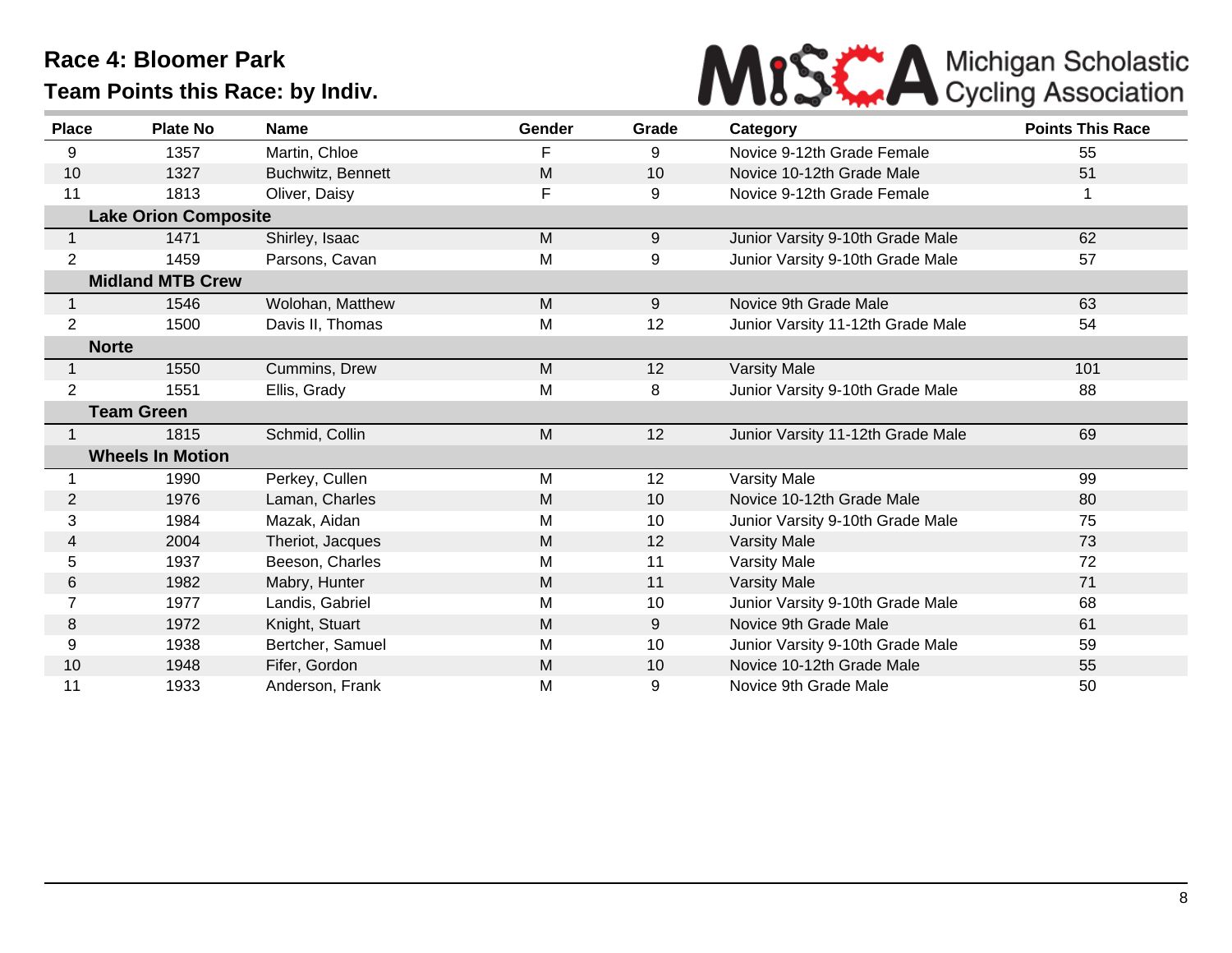

| <b>Place</b>   | <b>Plate No</b>                | <b>Name</b>               | Gender | Grade          | Category                             | <b>Points This Race</b> |
|----------------|--------------------------------|---------------------------|--------|----------------|--------------------------------------|-------------------------|
|                | <b>Middle School Composite</b> |                           |        |                |                                      |                         |
| 1st            | <b>Huron Valley United</b>     | 305 points this race      |        |                |                                      |                         |
| $\mathbf{1}$   | 1276                           | Rosinski, Charlotte       | F      | 8              | <b>Advanced Middle School Female</b> | 85                      |
| $\mathbf{2}$   | 1200                           | Garris, Elijah            | M      | 8              | <b>Advanced Middle School Male</b>   | 82                      |
| 3              | 1190                           | <b>Crane, Parker</b>      | M      | $\overline{7}$ | <b>Novice 7th Grade Male</b>         | 70                      |
| 4              | 1232                           | Kowalski, Dalia           | F      | 6              | <b>Advanced Middle School Female</b> | 68                      |
| $\mathbf 5$    | 1299                           | Tobiczyk, Oswald          | M      | $\overline{7}$ | Advanced Middle School Male          | 66                      |
| 6              | 1183                           | Christensen, Soren        | M      | $\overline{7}$ | Novice 7th Grade Male                | 64                      |
| $\overline{7}$ | 1295                           | Thielen, Nicholas         | M      | 6              | Novice 6th Grade Male                | 64                      |
| 8              | 1317                           | Wolcott, Nolan            | M      | 6              | Novice 6th Grade Male                | 61                      |
| 9              | 1259                           | Murphy, Trevor            | M      | $\overline{7}$ | Advanced Middle School Male          | 53                      |
| 10             | 1203                           | Hartman, Mallory          | F      | 6              | Novice 6-8th Grade Female            | 51                      |
| 11             | 1297                           | Tidbury, Grayson          | M      | $\overline{7}$ | Advanced Middle School Male          | 50                      |
| 12             | 1311                           | Wilson, Brady             | М      | 8              | Novice 8th Grade Male                | 49                      |
| 13             | 1169                           | Burke, Emma               | F      | 8              | Novice 6-8th Grade Female            | 47                      |
| 14             | 1171                           | Caldwell, Marin           | F      | 6              | Novice 6-8th Grade Female            | 40                      |
| 15             | 1279                           | Sanborn, Brady            | M      | $\overline{7}$ | Novice 7th Grade Male                | 40                      |
| 16             | 1163                           | Boyd, Brock               | M      | 6              | Novice 6th Grade Male                | 39                      |
| 17             | 1173                           | Campbell, Ayla            | F      | 8              | Novice 6-8th Grade Female            | 39                      |
| 18             | 1161                           | Boyd, Aiden               | M      | 8              | Novice 8th Grade Male                | 38                      |
| 19             | 1177                           | Carnaghi, Athena          | F      | 6              | Novice 6-8th Grade Female            | 38                      |
| 20             | 1184                           | Christiansen, Annika      | F      | 6              | Novice 6-8th Grade Female            | 36                      |
| 21             | 1215                           | Jackson, Calvin           | M      | 8              | Novice 8th Grade Male                | 33                      |
| 22             | 1255                           | Miller, Chase             | M      | $\overline{7}$ | Novice 7th Grade Male                | 27                      |
| 23             | 1205                           | Haupt, Jonah              | M      | $\overline{7}$ | Novice 7th Grade Male                | 23                      |
| 24             | 1166                           | Brzuchanski, Emery        | M      | 8              | Advanced Middle School Male          | 1                       |
| 25             | 1242                           | Luttenbacher, Olivia      | F      | 6              | Novice 6-8th Grade Female            | $\mathbf{1}$            |
| 2nd            | <b>Orange Krush</b>            | 298 points this race      |        |                |                                      |                         |
| 1              | 1593                           | <b>DeCubber, Finley</b>   | F      | 8              | <b>Advanced Middle School Female</b> | 82                      |
| $\mathbf 2$    | 1589                           | <b>Bretzlaff, Miriam</b>  | F      | $\overline{7}$ | <b>Advanced Middle School Female</b> | 76                      |
| 3              | 1605                           | <b>Marchese, Kristian</b> | M      | 8              | <b>Advanced Middle School Male</b>   | 73                      |
| 4              | 1596                           | Dell, Zeke                | M      | 8              | <b>Novice 8th Grade Male</b>         | 67                      |
| 5              | 1614                           | Villemure, Garrett        | M      | $\overline{7}$ | Novice 7th Grade Male                | 67                      |
| 6              | 1321                           | Beaubien, Bastien         | M      | 8              | <b>Advanced Middle School Male</b>   | 64                      |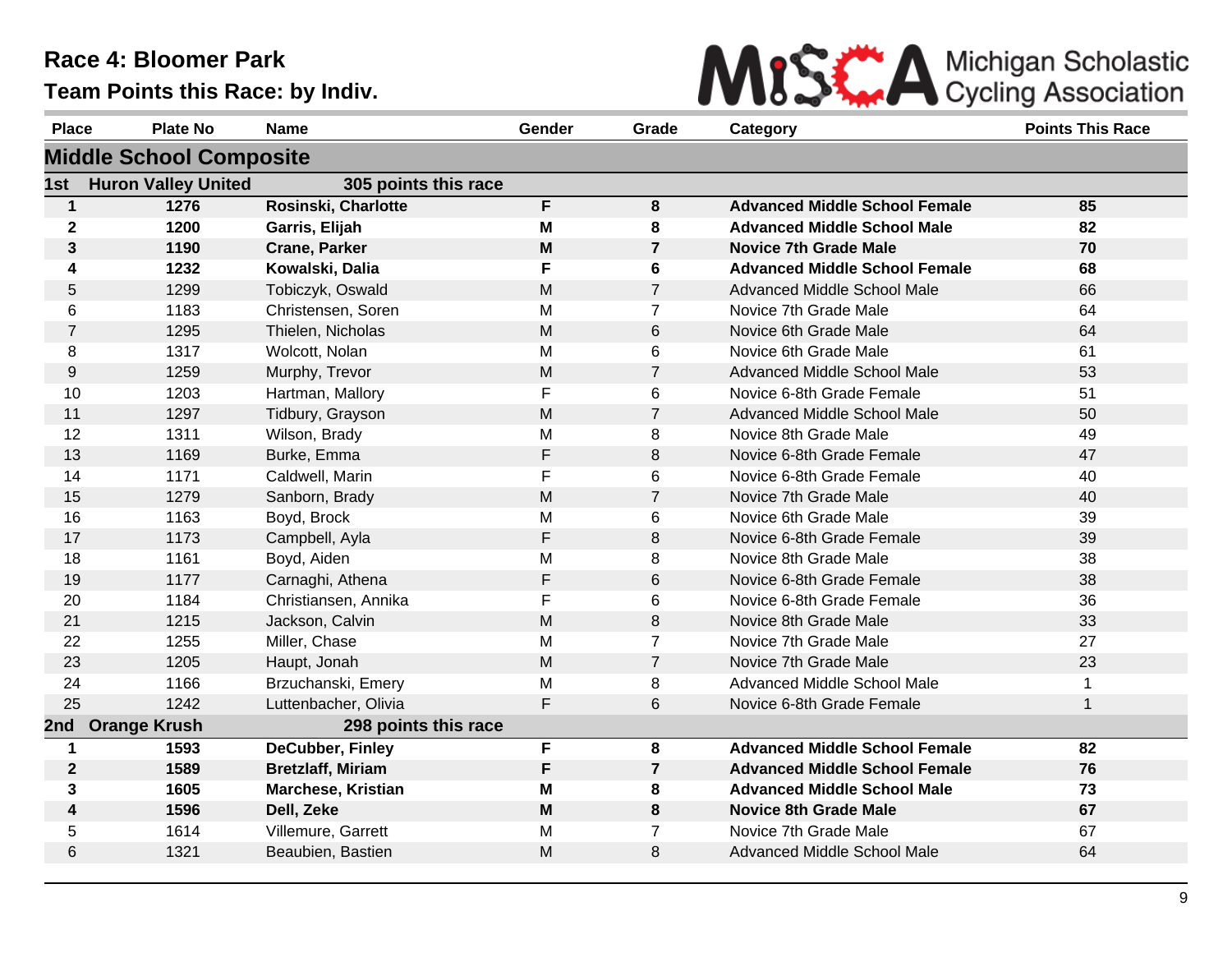

| <b>Place</b>     | <b>Plate No</b>              | <b>Name</b>             | Gender | Grade                   | Category                             | <b>Points This Race</b> |
|------------------|------------------------------|-------------------------|--------|-------------------------|--------------------------------------|-------------------------|
| $\overline{7}$   | 1618                         | Werth, Jayden           | M      | $\overline{7}$          | Advanced Middle School Male          | 58                      |
| 8                | 1600                         | James, Evan             | M      | 8                       | Advanced Middle School Male          | 56                      |
| 9                | 1585                         | Adkins, Cole            | M      | 6                       | Novice 6th Grade Male                | 55                      |
| 10               | 1595                         | Dell, Edward            | M      | 8                       | Novice 8th Grade Male                | 55                      |
| 11               | 1598                         | Greene, Eagan           | Μ      | 8                       | Novice 8th Grade Male                | 43                      |
| 12               | 1587                         | Bordine, Jaxson         | M      | $\overline{7}$          | Novice 7th Grade Male                | 39                      |
| 13               | 1612                         | Thompson, Jacob         | Μ      | 8                       | Novice 8th Grade Male                | 30                      |
| 14               | 1609                         | Schiffman, Eamon        | M      | $\overline{7}$          | Novice 7th Grade Male                | 26                      |
| 3rd              | <b>Brighton Area Schools</b> | 278 points this race    |        |                         |                                      |                         |
| $\mathbf 1$      | 1028                         | Bell, Sophia            | F      | $\overline{\mathbf{r}}$ | <b>Advanced Middle School Female</b> | 79                      |
| $\boldsymbol{2}$ | 1036                         | <b>Cranston, Ashley</b> | F      | $\overline{7}$          | <b>Advanced Middle School Female</b> | 73                      |
| 3                | 1117                         | Vogt, Carmen            | Μ      | 8                       | <b>Novice 8th Grade Male</b>         | 64                      |
| 4                | 1055                         | Giles, Anna             | F      | $\overline{7}$          | <b>Advanced Middle School Female</b> | 62                      |
| 5                | 1022                         | Babas, Olivia           | F      | 6                       | Novice 6-8th Grade Female            | 53                      |
| 6                | 1035                         | Cory, Mitchell          | M      | 8                       | Novice 8th Grade Male                | 51                      |
| 7                | 1103                         | Rochowiak, Maxwell      | M      | $\overline{7}$          | Advanced Middle School Male          | 51                      |
| 8                | 1109                         | Smith, Garrett          | M      | $\overline{7}$          | Novice 7th Grade Male                | 45                      |
| 9                | 1041                         | Day, Brett              | M      | 8                       | Novice 8th Grade Male                | 41                      |
| 10               | 1052                         | Frey, Jack              | M      | 6                       | Novice 6th Grade Male                | 40                      |
| 11               | 1097                         | Pruski, Cecilia         | F      | 8                       | Novice 6-8th Grade Female            | 37                      |
| 12               | 1106                         | Schandevel, Kyle        | M      | 8                       | Novice 8th Grade Male                | 35                      |
| 13               | 1045                         | Diamond, Brayden        | M      | 8                       | Novice 8th Grade Male                | 27                      |
| 14               | 1054                         | Galloway, Logan         | M      | 8                       | Novice 8th Grade Male                | 25                      |
| 4th              | <b>Lake Orion Schools</b>    | 273 points this race    |        |                         |                                      |                         |
| $\mathbf 1$      | 1417                         | Heist, Ethan            | Μ      | 8                       | <b>Advanced Middle School Male</b>   | 85                      |
| $\mathbf{2}$     | 1470                         | Shaskos, Lauren         | F      | 8                       | <b>Advanced Middle School Female</b> | 70                      |
| 3                | 1482                         | Wolski, Jakub           | Μ      | 8                       | <b>Advanced Middle School Male</b>   | 60                      |
| 4                | 1394                         | Cervin, Gannon          | M      | 6                       | <b>Novice 6th Grade Male</b>         | 58                      |
| 5                | 1466                         | Rheault, Drew           | M      | 8                       | Novice 8th Grade Male                | 58                      |
| $\,$ 6           | 1433                         | LaGest, Nathan          | M      | $\overline{7}$          | Novice 7th Grade Male                | 47                      |
| $\overline{7}$   | 1472                         | Soule, Charlie          | M      | 6                       | Novice 6th Grade Male                | 43                      |
| 8                | 1450                         | Mucci, Anthony          | M      | 8                       | Novice 8th Grade Male                | 40                      |
| 9                | 1448                         | Morgan, Kevin           | M      | 8                       | Novice 8th Grade Male                | 39                      |
| 10               | 1387                         | Ahn, Cameron            | M      | $\overline{7}$          | Novice 7th Grade Male                | 38                      |
| 11               | 1434                         | Lawless, Britton        | M      | 6                       | Novice 6th Grade Male                | 36                      |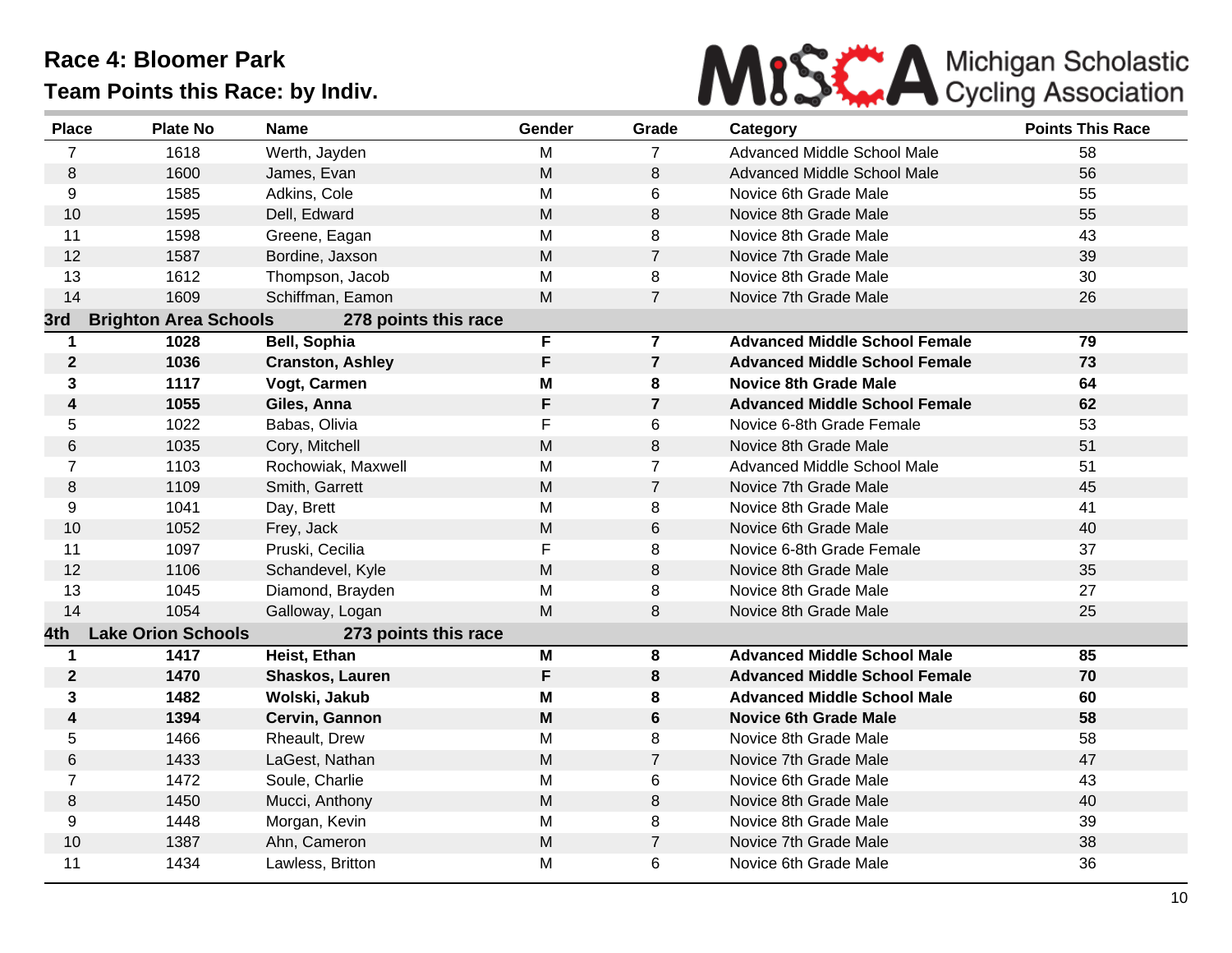# MISK A Michigan Scholastic

| <b>Place</b>   | <b>Plate No</b>              | Name                    | Gender      | Grade          | Category                             | <b>Points This Race</b> |
|----------------|------------------------------|-------------------------|-------------|----------------|--------------------------------------|-------------------------|
| 12             | 1395                         | Clelland, Colten        | M           | $\overline{7}$ | Novice 7th Grade Male                | 35                      |
| 13             | 1451                         | Mucci, Joseph           | M           | $\overline{7}$ | Novice 7th Grade Male                | 34                      |
| 14             | 1485                         | Zsenyuk, Landon         | M           | 6              | Novice 6th Grade Male                | 34                      |
| 15             | 1385                         | Accardo, Gavin          | M           | 8              | Novice 8th Grade Male                | 31                      |
| 16             | 1415                         | Gizicki, Peyton         | $\mathsf F$ | 6              | Novice 6-8th Grade Female            | 31                      |
| 17             | 1404                         | Florence, Landon        | M           | $\overline{7}$ | Novice 7th Grade Male                | 29                      |
| 18             | 1406                         | Flores, Lennon          | M           | $\overline{7}$ | Novice 7th Grade Male                | 24                      |
| 19             | 1388                         | Aquilina, Ryan          | M           | 8              | Novice 8th Grade Male                | 23                      |
| 20             | 1473                         | Stabenow, Walter        | M           | $\overline{7}$ | Novice 7th Grade Male                | 22                      |
| 21             | 1480                         | West, Owen              | M           | 8              | Novice 8th Grade Male                | 22                      |
| 22             | 1408                         | Fox, Berkley            | M           | 8              | Novice 8th Grade Male                | 21                      |
| 23             | 1447                         | Morgan, Jacob           | M           | 8              | Novice 8th Grade Male                | 20                      |
| 24             | 1430                         | Ladensack, Mika         | F           | $\overline{7}$ | Novice 6-8th Grade Female            | $\mathbf{1}$            |
| 5th            | <b>West Michigan Coyotes</b> | 262 points this race    |             |                |                                      |                         |
| 1              | 1885                         | <b>Martin, Brevin</b>   | M           | 8              | <b>Advanced Middle School Male</b>   | 70                      |
| $\mathbf 2$    | 1837                         | Cavner, Emma            | F           | 8              | <b>Advanced Middle School Female</b> | 66                      |
| 3              | 1883                         | <b>Marine, Marley</b>   | F           | 6              | <b>Advanced Middle School Female</b> | 64                      |
| 4              | 1910                         | Segerlind, Indio        | M           | $\overline{7}$ | <b>Advanced Middle School Male</b>   | 62                      |
| 5              | 1929                         | Whitmer, Brigid         | F           | 8              | Novice 6-8th Grade Female            | 61                      |
| 6              | 1907                         | Roberts, Easton         | M           | $\overline{7}$ | Novice 7th Grade Male                | 55                      |
| $\overline{7}$ | 1928                         | Wert, Henry             | M           | 6              | Advanced Middle School Male          | 52                      |
| 8              | 1857                         | Fournier, Braedon       | M           | $\overline{7}$ | Novice 7th Grade Male                | 37                      |
| 6th            | <b>Rochester Area (RARA)</b> | 259 points this race    |             |                |                                      |                         |
| 1              | 1674                         | <b>Mahoney, Gabriel</b> | M           | 6              | <b>Novice 6th Grade Male</b>         | 67                      |
| $\mathbf{2}$   | 1692                         | Opfer, Katja            | F           | 8              | <b>Novice 6-8th Grade Female</b>     | 67                      |
| 3              | 1738                         | Williams, Aurora        | F           | 6              | <b>Novice 6-8th Grade Female</b>     | 64                      |
| 4              | 1632                         | <b>Carnwath, Caleb</b>  | M           | $\overline{7}$ | <b>Novice 7th Grade Male</b>         | 61                      |
| 5              | 1739                         | Williams, Brayden       | M           | 8              | Novice 8th Grade Male                | 61                      |
| 6              | 1715                         | Smith, Logan            | M           | $\overline{7}$ | Novice 7th Grade Male                | 58                      |
| $\overline{7}$ | 1684                         | Morales-Zozaya, Matteo  | M           | 5              | Novice 6th Grade Male                | 53                      |
| 8              | 1721                         | Truelove III, Ralph     | M           | $\overline{7}$ | Novice 7th Grade Male                | 53                      |
| 9              | 1705                         | Rentrop, Lennox         | M           | 6              | Novice 6th Grade Male                | 51                      |
| 10             | 1693                         | Patyi, Roman            | M           | 6              | Novice 6th Grade Male                | 47                      |
| 11             | 1683                         | Morales-Zozaya, Gorka   | M           | $\overline{7}$ | Novice 8th Grade Male                | 45                      |
| 12             | 1690                         | Novak, Kyle             | M           | 6              | Novice 6th Grade Male                | 45                      |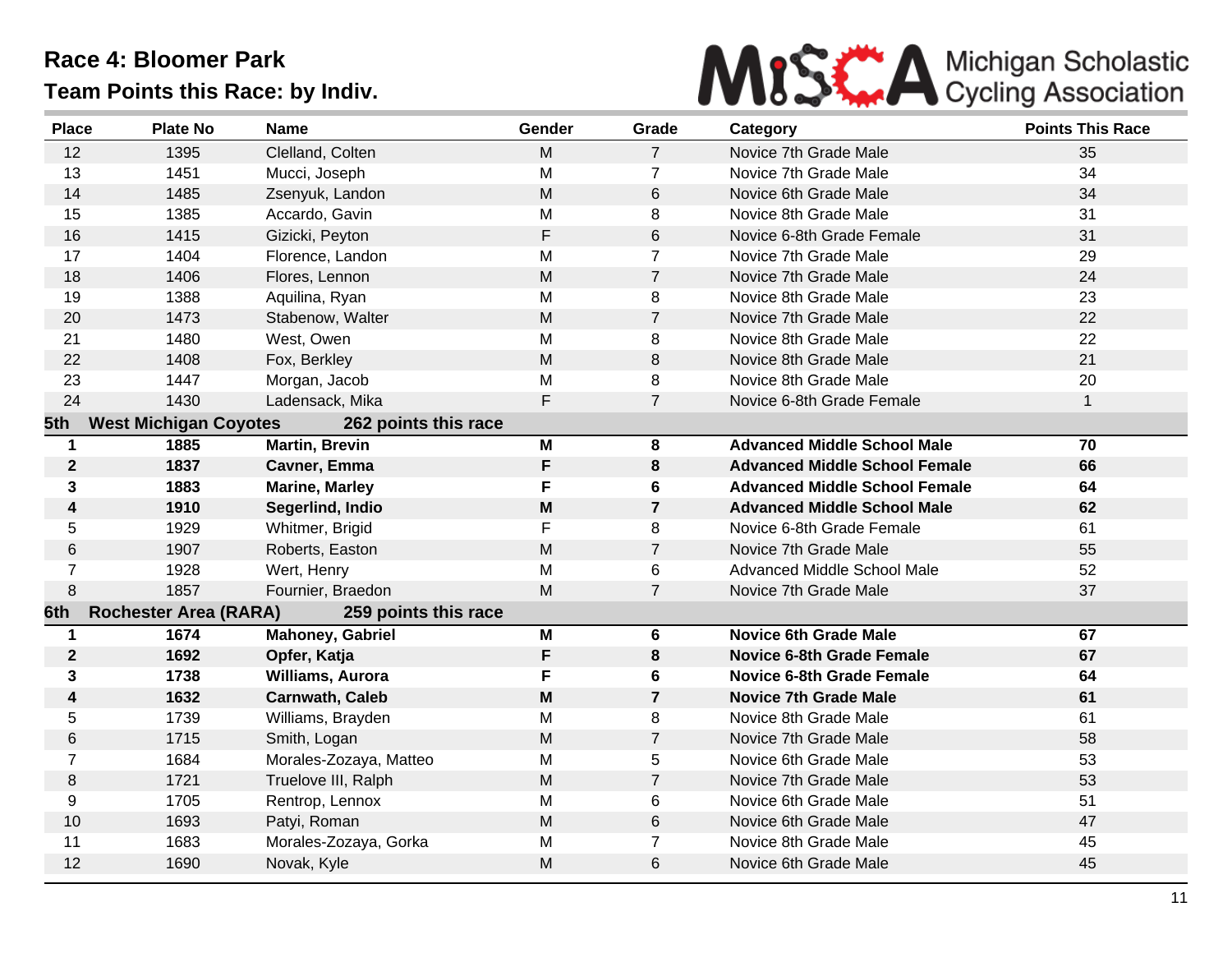

| <b>Place</b>     | <b>Plate No</b>                | <b>Name</b>            | Gender                                                                                | Grade          | Category                           | <b>Points This Race</b> |
|------------------|--------------------------------|------------------------|---------------------------------------------------------------------------------------|----------------|------------------------------------|-------------------------|
| 13               | 1649                           | Dossey, Victoria       | F                                                                                     | 6              | Novice 6-8th Grade Female          | 43                      |
| 14               | 1667                           | LaFever, Wesley        | M                                                                                     | 6              | Novice 6th Grade Male              | 41                      |
| 15               | 1735                           | Weaver, Annalyse       | F                                                                                     | 6              | Novice 6-8th Grade Female          | 41                      |
| 16               | 1707                           | Roberts, Kane          | M                                                                                     | 6              | Novice 6th Grade Male              | 38                      |
| 17               | 1700                           | Pugno-Mailey, Obadiah  | M                                                                                     | 7              | Novice 7th Grade Male              | 36                      |
| 18               | 1730                           | Vollmayer, Ella        | F                                                                                     | 6              | Novice 6-8th Grade Female          | 33                      |
| 19               | 1731                           | Vollmayer, Vincent     | M                                                                                     | $\overline{7}$ | Novice 7th Grade Male              | 33                      |
| 20               | 1623                           | Barker, Owen           | M                                                                                     | $\overline{7}$ | Novice 7th Grade Male              | 32                      |
| 21               | 1662                           | Kotenko, Kenneth       | M                                                                                     | 8              | Novice 8th Grade Male              | 32                      |
| 22               | 1686                           | Muenk, Cullen          | M                                                                                     | $\overline{7}$ | Novice 7th Grade Male              | 31                      |
| 23               | 1627                           | Beros, Carter          | M                                                                                     | $\overline{7}$ | Novice 7th Grade Male              | 28                      |
| 24               | 1706                           | Rentrop, Luis          | M                                                                                     | $\overline{7}$ | Novice 7th Grade Male              | 25                      |
| 7th              | <b>Wheels In Motion</b>        | 233 points this race   |                                                                                       |                |                                    |                         |
| $\mathbf 1$      | 1935                           | Beck, Henry            | M                                                                                     | 8              | <b>Novice 8th Grade Male</b>       | 70                      |
| $\boldsymbol{2}$ | 1981                           | Luke, Sylvia           | F                                                                                     | 8              | <b>Novice 6-8th Grade Female</b>   | 55                      |
| 3                | 2001                           | Smith, Donald          | M                                                                                     | 6              | <b>Advanced Middle School Male</b> | 55                      |
| 4                | 1991                           | Picinotti, Van         | M                                                                                     | 8              | <b>Novice 8th Grade Male</b>       | 53                      |
| 5                | 1947                           | Ellis, Henry           | M                                                                                     | 8              | Novice 8th Grade Male              | 47                      |
| 6                | 1995                           | Rogers, Samantha       | F                                                                                     | 6              | Novice 6-8th Grade Female          | 45                      |
| $\overline{7}$   | 1956                           | Helms, Hayden          | M                                                                                     | 8              | Novice 8th Grade Male              | 36                      |
| 8                | 1941                           | Bovee, Maya            | F                                                                                     | $\overline{7}$ | Novice 6-8th Grade Female          | 34                      |
| 9                | 1988                           | Nazario, Dominic       | M                                                                                     | 8              | Novice 8th Grade Male              | 28                      |
| 8th              | <b>NE Indiana Trailblazers</b> | 197 points this race   |                                                                                       |                |                                    |                         |
| $\mathbf 1$      | 1554                           | Cordes, Levi           | $\mathsf{M}% _{T}=\mathsf{M}_{T}\!\left( a,b\right) ,\ \mathsf{M}_{T}=\mathsf{M}_{T}$ | 6              | <b>Novice 6th Grade Male</b>       | 70                      |
| $\mathbf 2$      | 1559                           | Joseph, Lilly          | F                                                                                     | 8              | <b>Novice 6-8th Grade Female</b>   | 58                      |
| $\mathbf{3}$     | 5027                           | Eicholtz, Kylie        | F                                                                                     | $\overline{7}$ | <b>Novice 6-8th Grade Female</b>   | 35                      |
| 4                | 5061                           | <b>Farlee, Matthew</b> | M                                                                                     | 8              | <b>Novice 8th Grade Male</b>       | 34                      |
|                  | <b>Brandon Youth MTB</b>       |                        |                                                                                       |                |                                    |                         |
| $\mathbf{1}$     | 1002                           | Brinker, Nathan        | M                                                                                     | $\overline{7}$ | Novice 7th Grade Male              | 51                      |
| $\overline{2}$   | 1001                           | Blackmer, Colton       | M                                                                                     | $\overline{7}$ | Novice 7th Grade Male              | 49                      |
| 3                | 1015                           | Savoie, Ryan           | M                                                                                     | 6              | Novice 6th Grade Male              | 37                      |
|                  | <b>Chelsea Youth MTB</b>       |                        |                                                                                       |                |                                    |                         |
| 1                | 1123                           | Anderson, Cash         | M                                                                                     | 8              | Novice 8th Grade Male              | 29                      |
| 2                | 1329                           | Cook, Aiden            | M                                                                                     | 8              | Novice 8th Grade Male              | 24                      |
|                  |                                |                        |                                                                                       |                |                                    |                         |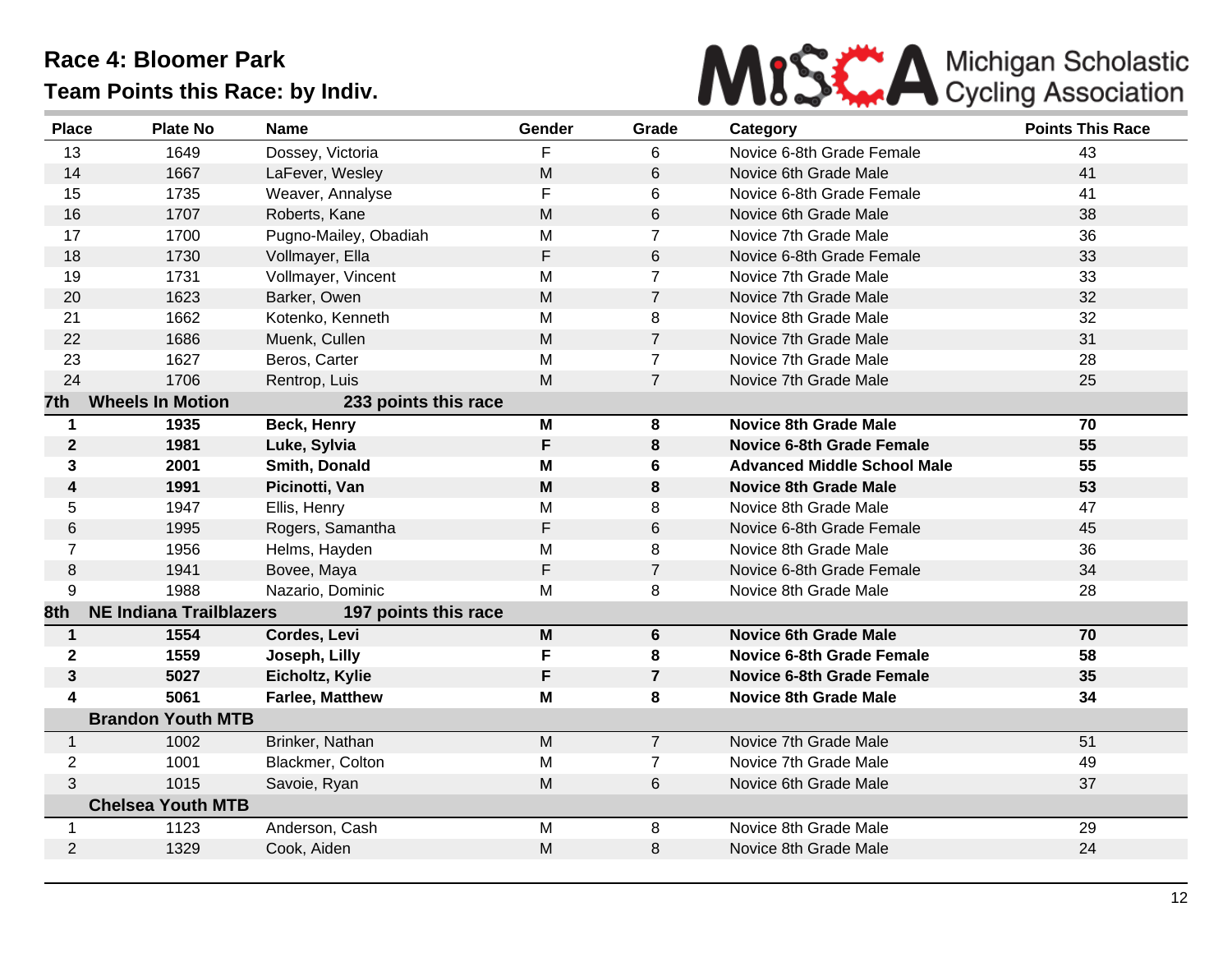

| <b>Place</b>   | <b>Plate No</b>               | Name               | <b>Gender</b> | Grade          | Category                    | <b>Points This Race</b> |
|----------------|-------------------------------|--------------------|---------------|----------------|-----------------------------|-------------------------|
| Independent    |                               |                    |               |                |                             |                         |
|                | 1320                          | Adamski, Kash      | M             | $\overline{7}$ | Advanced Middle School Male | 76                      |
| 2              | 1370                          | Schultz, Brianna   | F             | 6              | Novice 6-8th Grade Female   | 70                      |
| 3              | 1331                          | Ellis, Sylvia      | F             |                | Novice 6-8th Grade Female   | 49                      |
| 4              | 1348                          | Hyde, Liam         | M             | 6              | Novice 6th Grade Male       | 49                      |
| 5              | 5012                          | Nelson, Bodie      | M             | 8              | Novice 8th Grade Male       | 26                      |
|                | <b>Midland MTB Crew</b>       |                    |               |                |                             |                         |
|                | 1503                          | Gessford, Logan    | M             |                | Novice 7th Grade Male       | 41                      |
| $\overline{2}$ | 1518                          | Myers, Jackson     | M             |                | Novice 7th Grade Male       | 30                      |
|                | <b>Northville High School</b> |                    |               |                |                             |                         |
|                | 1573                          | Hentnik, Alexander | M             | 8              | Advanced Middle School Male | 79                      |
|                | <b>Rochester HS (United)</b>  |                    |               |                |                             |                         |
|                | 1752                          | Dagg, Samuel       | M             | 8              | Advanced Middle School Male | 68                      |
| $\overline{2}$ | 1762                          | Hawes, Benjamin    | M             | 8              | Advanced Middle School Male | 54                      |
| 3              | 1785                          | Rodda, Tyler       | M             |                | Novice 7th Grade Male       | 43                      |
| 4              | 1746                          | Chen, Johnson      | M             | 8              | Novice 8th Grade Male       | 37                      |
|                | <b>South Lyon Youth MTB</b>   |                    |               |                |                             |                         |
|                | 1808                          | Martz, Aiden       | M             | 6              | Novice 6th Grade Male       | 35                      |
|                | 1809                          | Martz, Ella        | F             | 6              | Novice 6-8th Grade Female   | 32                      |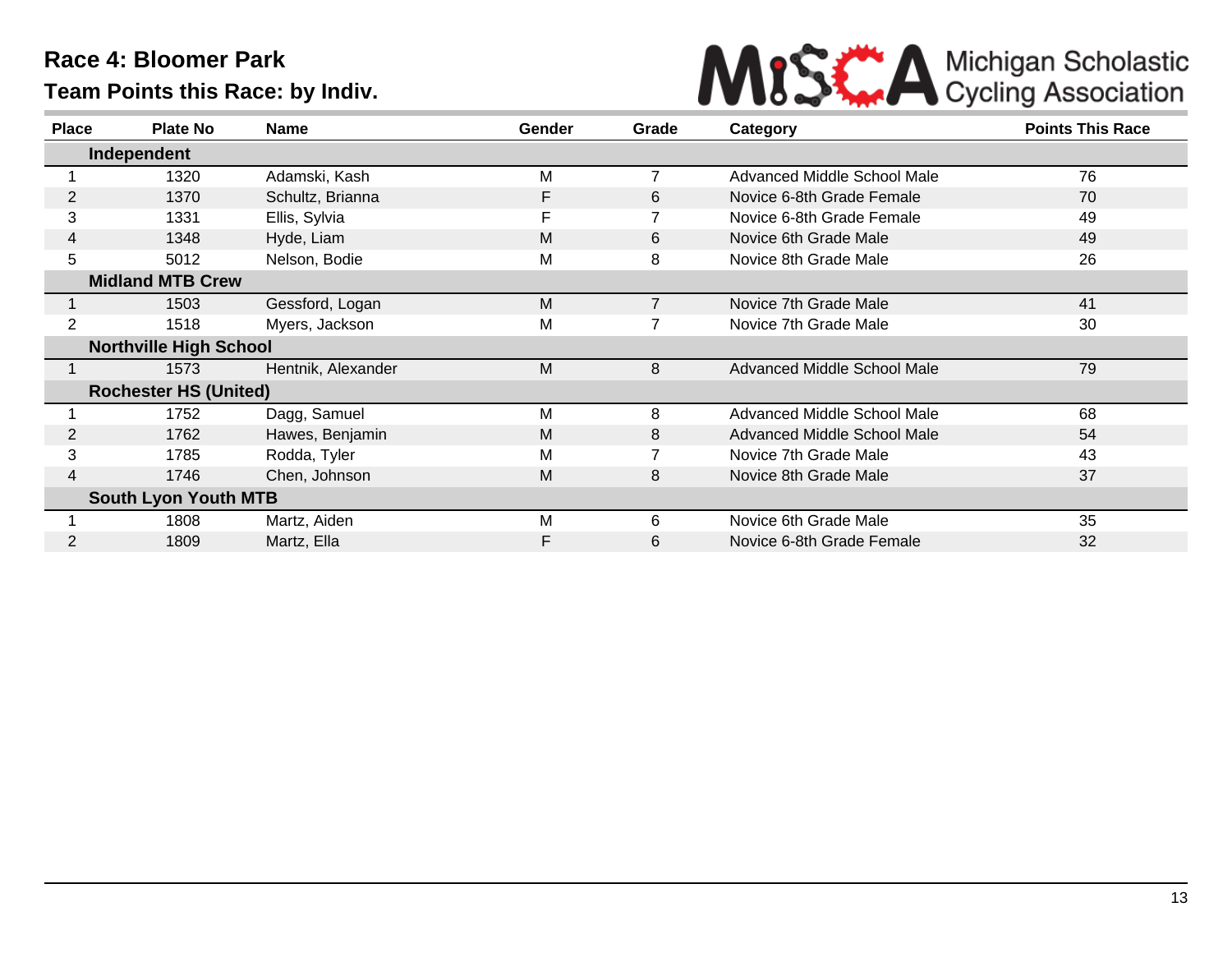

| <b>Place</b>                       | <b>Plate No</b>              | <b>Name</b>           | Gender | Grade                   | Category                          | <b>Points This Race</b> |  |  |
|------------------------------------|------------------------------|-----------------------|--------|-------------------------|-----------------------------------|-------------------------|--|--|
| <b>Elementary School Composite</b> |                              |                       |        |                         |                                   |                         |  |  |
| 1st                                | <b>West Michigan Coyotes</b> | 257 points this race  |        |                         |                                   |                         |  |  |
| 1                                  | 1848                         | <b>DeWall, Luke</b>   | M      | $\overline{5}$          | <b>Advanced Elementary Male</b>   | 70                      |  |  |
| $\boldsymbol{2}$                   | 1851                         | Drajka, Reese         | F      | $\overline{\mathbf{4}}$ | <b>Advanced Elementary Female</b> | 67                      |  |  |
| 3                                  | 1868                         | Hubbard, Tristan      | M      | 5                       | <b>Upper Elementary Male</b>      | 60                      |  |  |
| 4                                  | 1926                         | Weaver, Samantha      | F      | $\overline{\mathbf{4}}$ | <b>Upper Elementary Female</b>    | 60                      |  |  |
| 5                                  | 1867                         | Hubbard, Laila        | F      | 4                       | <b>Upper Elementary Female</b>    | 57                      |  |  |
| $\,6$                              | 1870                         | Hughes, William       | M      | 5                       | <b>Advanced Elementary Male</b>   | 55                      |  |  |
| $\overline{7}$                     | 1842                         | Darnell, Landree      | F      | $\overline{4}$          | <b>Upper Elementary Female</b>    | 54                      |  |  |
| 8                                  | 1839                         | Cherney, Hazel        | F      | 5                       | <b>Upper Elementary Female</b>    | 51                      |  |  |
| 9                                  | 1884                         | Martin, Ava           | F      | 5                       | <b>Upper Elementary Female</b>    | 48                      |  |  |
| 10                                 | 1836                         | Carpenter, Kellen     | M      | 3                       | <b>Advanced Elementary Male</b>   | 47                      |  |  |
| 11                                 | 1833                         | Broughton, James      | M      | $\overline{2}$          | Lower Elementary Male             | 38                      |  |  |
| 12                                 | 1860                         | Galvez, Jose-Maria    | M      | $\overline{4}$          | <b>Upper Elementary Male</b>      | 29                      |  |  |
| 13                                 | 1908                         | Roberts, Harper       | F      | 4                       | <b>Upper Elementary Female</b>    | 29                      |  |  |
| 14                                 | 1869                         | Hughes, Erin          | F      | 5                       | <b>Upper Elementary Female</b>    | 27                      |  |  |
| 15                                 | 1876                         | Lilly, Isaac          | M      | 3                       | Lower Elementary Male             | $\overline{c}$          |  |  |
| 16                                 | 1840                         | Cherney, James        | M      | $\overline{2}$          | Lower Elementary Male             | $\mathbf{1}$            |  |  |
| 17                                 | 1847                         | DeWall, Grant         | M      | 3                       | Lower Elementary Male             | 1                       |  |  |
| 18                                 | 1853                         | Eves, Owen            | M      | 3                       | Lower Elementary Male             | $\mathbf{1}$            |  |  |
| 2nd                                | <b>Huron Valley United</b>   | 241 points this race  |        |                         |                                   |                         |  |  |
| $\mathbf 1$                        | 1189                         | Crane, Joanie         | F      | $\overline{\mathbf{4}}$ | <b>Advanced Elementary Female</b> | 64                      |  |  |
| $\mathbf{2}$                       | 1230                         | Kollien, Sawyer       | M      | $\mathbf{2}$            | <b>Advanced Elementary Male</b>   | 64                      |  |  |
| 3                                  | 1151                         | <b>Bishop, Sabine</b> | F      | 4                       | <b>Advanced Elementary Female</b> | 58                      |  |  |
| $\boldsymbol{4}$                   | 1167                         | Brzuchanski, Jane     | F      | $\overline{\mathbf{4}}$ | <b>Advanced Elementary Female</b> | 55                      |  |  |
| 5                                  | 1208                         | Hill, Ryan            | M      | 4                       | <b>Upper Elementary Male</b>      | 51                      |  |  |
| $\,6$                              | 1305                         | Vogel, Emerson        | F      | 3                       | Lower Elementary Female           | 50                      |  |  |
| $\overline{7}$                     | 1245                         | Mallory, Griffin      | M      | 4                       | <b>Upper Elementary Male</b>      | 43                      |  |  |
| $\,8\,$                            | 1187                         | Colegrove, Khloe      | F      | $\sqrt{3}$              | Lower Elementary Female           | 41                      |  |  |
| 9                                  | 1158                         | Boesch, Lilah         | F      | 5                       | <b>Upper Elementary Female</b>    | 39                      |  |  |
| 10                                 | 1202                         | Hartman, Josie        | F      | 3                       | <b>Lower Elementary Female</b>    | 38                      |  |  |
| 11                                 | 1233                         | Kowalski, Grady       | M      | 4                       | <b>Upper Elementary Male</b>      | 37                      |  |  |
| 12                                 | 1152                         | Bishop, Torsten       | M      | $\mathbf{1}$            | Lower Elementary Male             | 35                      |  |  |
| 13                                 | 1258                         | Murphy, Travis        | M      | 5                       | <b>Upper Elementary Male</b>      | 35                      |  |  |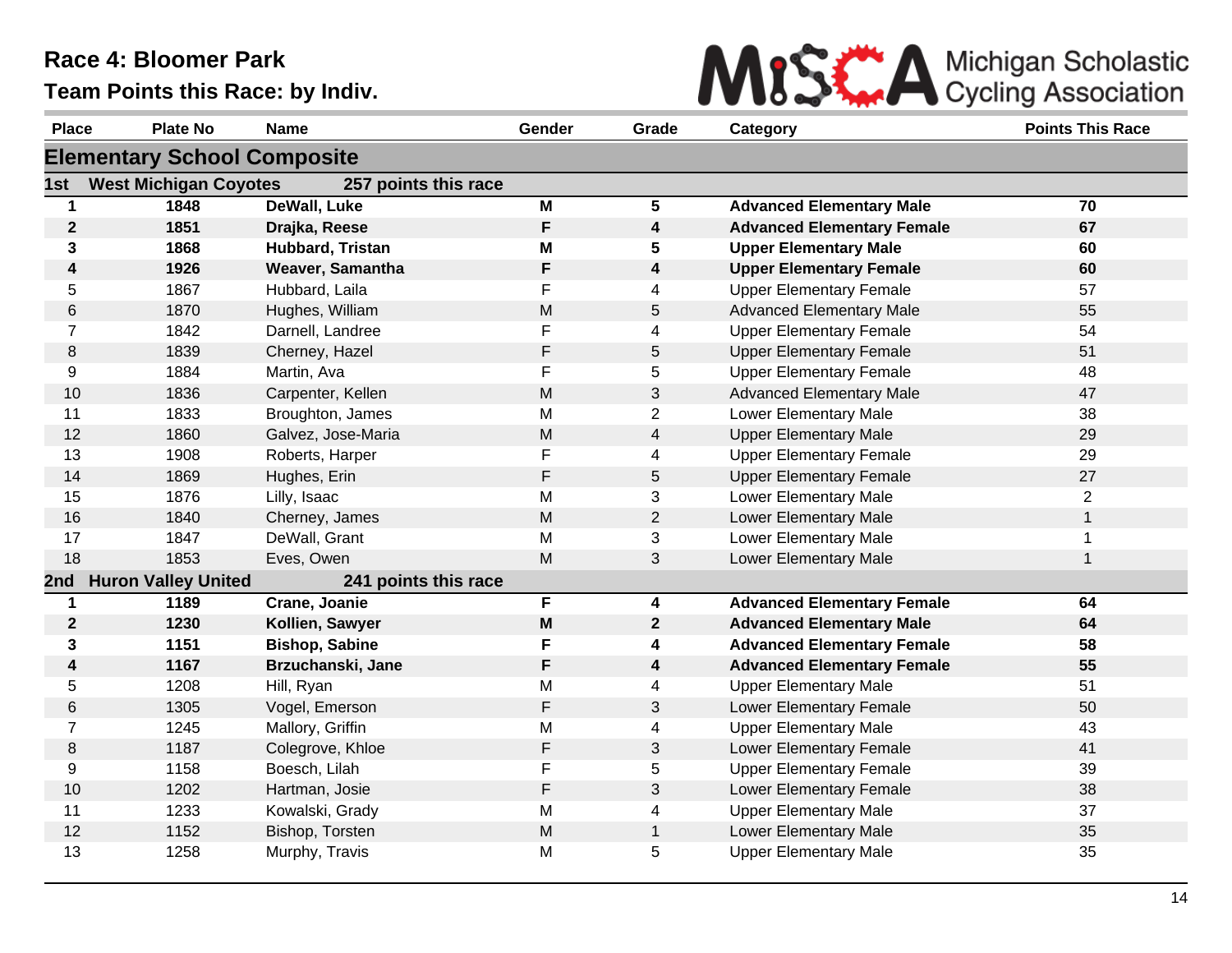

| <b>Place</b>   | <b>Plate No</b>           | <b>Name</b>            | Gender      | Grade           | Category                          | <b>Points This Race</b> |
|----------------|---------------------------|------------------------|-------------|-----------------|-----------------------------------|-------------------------|
| 14             | 1284                      | Schimetz, Quincy       | F           | 5               | <b>Upper Elementary Female</b>    | 35                      |
| 15             | 1209                      | Hlahla, Matthieu       | M           | 5               | <b>Upper Elementary Male</b>      | 33                      |
| 16             | 1241                      | Luttenbacher, Madelyn  | $\mathsf F$ | 3               | Lower Elementary Female           | 33                      |
| 17             | 1193                      | Dobrin, Vivian         | F           | 2               | Lower Elementary Female           | 31                      |
| 18             | 1253                      | Messina, Natalie       | F           | 4               | <b>Upper Elementary Female</b>    | 31                      |
| 19             | 1274                      | Rodner, Jacob          | M           | 5               | <b>Upper Elementary Male</b>      | 31                      |
| 20             | 1162                      | Boyd, Alexandria       | F           | 3               | <b>Lower Elementary Female</b>    | 29                      |
| 21             | 1237                      | Lappin, Parker         | F           | 4               | <b>Upper Elementary Female</b>    | 28                      |
| 22             | 1150                      | Beer, Brooke           | F           | 5               | <b>Upper Elementary Female</b>    | 26                      |
| 23             | 1267                      | Palumbo, Frank         | Μ           | 4               | <b>Upper Elementary Male</b>      | 26                      |
| 24             | 1254                      | Miller, Blake          | M           | $\overline{4}$  | <b>Upper Elementary Male</b>      | 25                      |
| 25             | 1156                      | Blazic, Ava            | $\mathsf F$ | 3               | Lower Elementary Female           | 21                      |
| 26             | 1192                      | Dobrin, Everett        | M           | $\mathbf{1}$    | Lower Elementary Male             | 19                      |
| 27             | 1178                      | Carnaghi, Noah         | Μ           | 3               | Lower Elementary Male             | 15                      |
| 28             | 1252                      | Messina, Aviana        | $\mathsf F$ | $\overline{2}$  | <b>Lower Elementary Female</b>    | 13                      |
| 29             | 1246                      | Mallory, Maia          | $\mathsf F$ | $\mathbf{1}$    | <b>Lower Elementary Female</b>    | 12                      |
| 30             | 1298                      | Tidbury, Owen          | M           | 4               | <b>Upper Elementary Male</b>      | 12                      |
| 31             | 1164                      | Brennan, Levi          | M           | 4               | <b>Upper Elementary Male</b>      | 10                      |
| 32             | 1170                      | Caldwell, Isla         | F           | $\overline{2}$  | Lower Elementary Female           | 10                      |
| 33             | 1256                      | Moore, Thomas          | M           | $\overline{c}$  | Lower Elementary Male             | 10                      |
| 34             | 1275                      | Rodner, Levi           | M           | 3               | Lower Elementary Male             | 8                       |
| 35             | 1270                      | Poelke, Wyatt          | Μ           | 4               | <b>Upper Elementary Male</b>      | 4                       |
| 36             | 1314                      | Winkel, Tucker         | M           | $\overline{4}$  | <b>Upper Elementary Male</b>      | $\overline{2}$          |
| 37             | 1294                      | Sword, Ethan           | М           | 4               | <b>Upper Elementary Male</b>      | 1                       |
| 3rd            | <b>Lake Orion Schools</b> | 219 points this race   |             |                 |                                   |                         |
| $\mathbf{1}$   | 1390                      | <b>Babichev, Artem</b> | M           | $5\phantom{.0}$ | <b>Advanced Elementary Male</b>   | 67                      |
| $\mathbf 2$    | 1418                      | Heist, Sylvie          | F           | 3               | <b>Advanced Elementary Female</b> | 61                      |
| 3              | 1391                      | Babicheva, Julia       | F           | $\mathbf{2}$    | <b>Lower Elementary Female</b>    | 47                      |
| 4              | 1484                      | Zoschnick, Amelia      | F           | $\mathbf{2}$    | <b>Lower Elementary Female</b>    | 44                      |
| 5              | 1420                      | Hill, Gavin            | M           | 5               | <b>Upper Elementary Male</b>      | 41                      |
| 6              | 1449                      | Morgan, Mark           | Μ           | 5               | <b>Upper Elementary Male</b>      | 39                      |
| $\overline{7}$ | 1432                      | LaGest, Hannah         | $\mathsf F$ | 3               | <b>Upper Elementary Female</b>    | 37                      |
| 8              | 1437                      | Lidgey, Ryan           | M           | $\overline{2}$  | Lower Elementary Male             | 33                      |
| 9              | 1438                      | Lucia, Adelyn          | $\mathsf F$ | $\mathbf{1}$    | Lower Elementary Female           | 27                      |
| 10             | 1440                      | Lucia, Rileigh         | F           | 1               | <b>Lower Elementary Female</b>    | 25                      |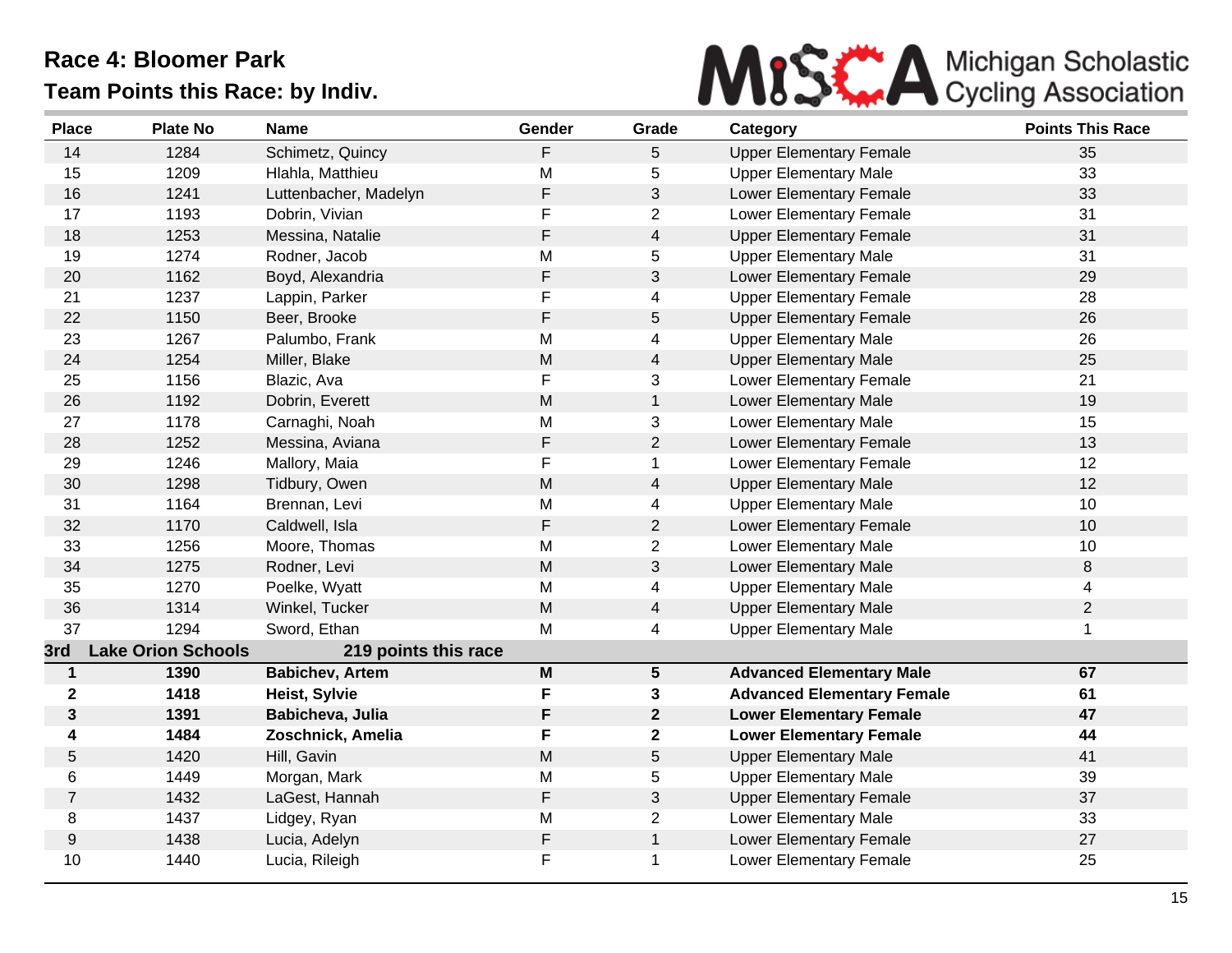

| <b>Place</b>     | <b>Plate No</b>              | <b>Name</b>             | Gender      | Grade                   | Category                        | <b>Points This Race</b> |
|------------------|------------------------------|-------------------------|-------------|-------------------------|---------------------------------|-------------------------|
| 11               | 1477                         | Trudeau, Jacob          | M           | 5                       | <b>Upper Elementary Male</b>    | 24                      |
| 12               | 1410                         | Francese, Marla         | F           | 3                       | Lower Elementary Female         | 23                      |
| 13               | 1386                         | Agnetti, Ellis          | F           | $\overline{2}$          | <b>Lower Elementary Female</b>  | 20                      |
| 14               | 1465                         | Reetz, Annabella        | F           | $\overline{2}$          | Lower Elementary Female         | 19                      |
| 15               | 1427                         | Key, Annie              | $\mathsf F$ | $\overline{2}$          | Lower Elementary Female         | 18                      |
| 16               | 1431                         | LaGest, Avery           | F           | 1                       | <b>Lower Elementary Female</b>  | 17                      |
| 17               | 1425                         | Keilman, Harlie         | $\mathsf F$ | 3                       | <b>Lower Elementary Female</b>  | 14                      |
| 18               | 1405                         | Florence, Trent         | M           | 5                       | <b>Upper Elementary Male</b>    | 11                      |
| 19               | 1412                         | Gaylord, Eleanor        | $\mathsf F$ | $\overline{2}$          | Lower Elementary Female         | $\boldsymbol{9}$        |
| 20               | 1411                         | Garrard, Preston        | M           | 4                       | <b>Upper Elementary Male</b>    | 8                       |
| 21               | 1403                         | Florence, Austin        | M           | $\overline{c}$          | Lower Elementary Male           | $\sqrt{3}$              |
| 22               | 1402                         | Eastman, Hudson         | M           | 3                       | Lower Elementary Male           | 1                       |
| 23               | 1409                         | Fox, Nolan              | M           | 4                       | <b>Upper Elementary Male</b>    | $\mathbf{1}$            |
| 24               | 1423                         | Johnson, Robert         | M           | $\overline{c}$          | Lower Elementary Male           | 1                       |
| 25               | 1457                         | Nye, Wesley             | M           | $\mathbf{1}$            | <b>Lower Elementary Male</b>    | 1                       |
| 26               | 1464                         | Posler, Theodore        | M           | 0                       | Lower Elementary Male           | $\mathbf{1}$            |
| 4th              | <b>Rochester Area (RARA)</b> | 207 points this race    |             |                         |                                 |                         |
| $\mathbf{1}$     | 1697                         | Pokowski, Tyler         | M           | $\overline{\mathbf{4}}$ | <b>Advanced Elementary Male</b> | 58                      |
| $\boldsymbol{2}$ | 1641                         | DAnna, Francesco        | M           | 4                       | <b>Upper Elementary Male</b>    | 54                      |
| 3                | 1631                         | <b>Carnwath, Austin</b> | M           | 3                       | <b>Lower Elementary Male</b>    | 50                      |
| 4                | 1718                         | Tallent, Evan           | M           | 5                       | <b>Upper Elementary Male</b>    | 48                      |
| 5                | 1682                         | Morales-Zozaya, Dante   | M           | 3                       | Lower Elementary Male           | 47                      |
| 6                | 1633                         | Carnwath, Logan         | M           | 5                       | <b>Upper Elementary Male</b>    | 45                      |
| $\overline{7}$   | 1670                         | Learman, Cecilia        | F           | 5                       | <b>Upper Elementary Female</b>  | 45                      |
| 8                | 1676                         | Malone, Alexander       | M           | 3                       | Lower Elementary Male           | 44                      |
| 9                | 1691                         | Opfer, Elsa             | $\mathsf F$ | 4                       | <b>Upper Elementary Female</b>  | 43                      |
| 10               | 1711                         | Seyka, Adeline          | F           | 3                       | Lower Elementary Female         | 35                      |
| 11               | 1723                         | Uh, Joshua              | ${\sf M}$   | $\overline{2}$          | Lower Elementary Male           | 31                      |
| 12               | 1634                         | Catalano, Dean          | M           | 4                       | <b>Upper Elementary Male</b>    | 28                      |
| 13               | 1688                         | Neubauer, Nickolas      | M           | 4                       | <b>Upper Elementary Male</b>    | 27                      |
| 14               | 1726                         | Veda, Gavin             | M           | 3                       | Lower Elementary Male           | 27                      |
| 15               | 1629                         | Bommarito, Mia          | $\mathsf F$ | 4                       | <b>Upper Elementary Female</b>  | 25                      |
| 16               | 1696                         | Pokowski, Aiden         | M           | $\overline{c}$          | Lower Elementary Male           | 25                      |
| 17               | 1689                         | Novak, Connor           | M           | $\overline{4}$          | <b>Upper Elementary Male</b>    | 23                      |
| 18               | 1651                         | Dworzecki, Jack         | M           | 5                       | <b>Upper Elementary Male</b>    | 21                      |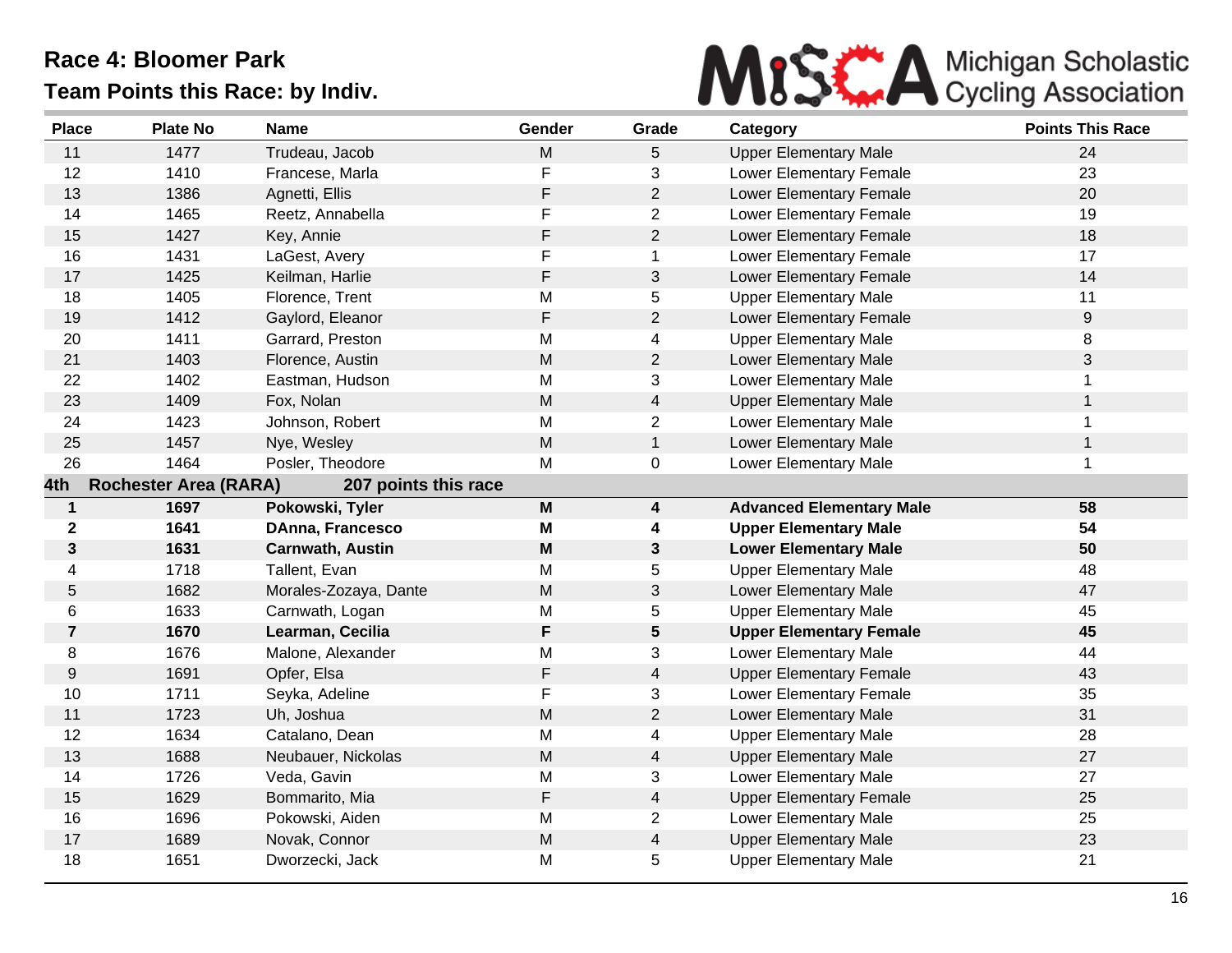

| <b>Place</b>   | <b>Plate No</b>         | <b>Name</b>            | Gender | Grade          | Category                          | <b>Points This Race</b> |
|----------------|-------------------------|------------------------|--------|----------------|-----------------------------------|-------------------------|
| 19             | 1645                    | Dodson, Gavin          | M      | 3              | Lower Elementary Male             | 20                      |
| 20             | 1643                    | Debiaggi, Luca         | M      | 4              | <b>Upper Elementary Male</b>      | 18                      |
| 21             | 1671                    | Learman, Lucas         | M      | 3              | Lower Elementary Male             | 14                      |
| 22             | 1712                    | Seyka, Grayson         | M      | 1              | Lower Elementary Male             | 12                      |
| 23             | 1642                    | D'Anna, Marcello       | M      | $\overline{2}$ | Lower Elementary Male             | 11                      |
| 24             | 1656                    | Harper, Logan          | M      | $\overline{2}$ | Lower Elementary Male             | 9                       |
| 25             | 1722                    | Uh, Henry              | M      | $\mathbf 0$    | Lower Elementary Male             | $\overline{7}$          |
| 26             | 1729                    | Vittorini, Valentino   | M      | 4              | <b>Upper Elementary Male</b>      | $\overline{7}$          |
| 27             | 1626                    | Bedia, Nicolas         | M      | $\mathfrak{S}$ | Lower Elementary Male             | 6                       |
| 28             | 1685                    | Muenk, Andrew          | M      | 5              | <b>Upper Elementary Male</b>      | 6                       |
| 29             | 1728                    | Vittorini, Cristiano   | M      | $\overline{2}$ | Lower Elementary Male             | 5                       |
| 30             | 1625                    | Bedia, Luca            | M      | 4              | <b>Upper Elementary Male</b>      | 1                       |
| 31             | 1628                    | Bommarito, Leonardo    | M      | $\overline{2}$ | Lower Elementary Male             | 1                       |
| 32             | 1644                    | Desimone, Giuseppe     | M      | 4              | <b>Upper Elementary Male</b>      | 1                       |
| 33             | 1648                    | Dossey, Avery          | M      | $\mathbf{1}$   | Lower Elementary Male             | 1                       |
| 34             | 1652                    | Feddersen, Jackson     | M      | 4              | <b>Upper Elementary Male</b>      | 1                       |
| 35             | 1659                    | Holland, Benjamin      | M      | 4              | <b>Upper Elementary Male</b>      | 1                       |
| 36             | 1669                    | Laporte, Liam          | M      | $\mathbf 1$    | Lower Elementary Male             | 1                       |
| 37             | 1681                    | McKinney, Lochlan      | M      | 4              | <b>Upper Elementary Male</b>      | 1                       |
| 38             | 1725                    | Veda, Callum           | M      | 0              | Lower Elementary Male             | 1                       |
| 39             | 1727                    | Veda, Luke             | M      | 1              | Lower Elementary Male             |                         |
| 5th            | <b>Wheels In Motion</b> | 153 points this race   |        |                |                                   |                         |
| 1              | 5018                    | Dick, Kacie            | F      | $\mathbf 2$    | <b>Advanced Elementary Female</b> | $\overline{51}$         |
| $\mathbf 2$    | 1943                    | <b>Burton, Brayden</b> | M      | 5              | <b>Advanced Elementary Male</b>   | 43                      |
| 3              | 1970                    | Kline, Dallin          | M      | 5              | <b>Upper Elementary Male</b>      | 30                      |
| 4              | 1969                    | Kennedy, Ronan         | M      | $\mathbf{2}$   | <b>Lower Elementary Male</b>      | 29                      |
| 5              | 1952                    | Hale, Molly            | F      | $\overline{2}$ | <b>Lower Elementary Female</b>    | 16                      |
| 6              | 1989                    | Nazario, Gabriel       | M      | 5              | <b>Upper Elementary Male</b>      | 16                      |
| $\overline{7}$ | 1994                    | Rogers, Claire         | F      | $\overline{2}$ | <b>Lower Elementary Female</b>    | 15                      |
| 8              | 1953                    | Hale, Owen             | M      | $\overline{4}$ | <b>Upper Elementary Male</b>      | 14                      |
| 9              | 1996                    | Saintin, Marcel        | M      | 5              | <b>Upper Elementary Male</b>      | 13                      |
| 10             | 1978                    | Langford, Reese        | F      | $\mathbf{1}$   | Lower Elementary Female           | 8                       |
| 11             | 1979                    | Langford, Silas        | M      | $\overline{2}$ | Lower Elementary Male             | 4                       |
| 12             | 1944                    | Charson, Ari           | M      | $\overline{4}$ | <b>Upper Elementary Male</b>      | $\mathbf{1}$            |
| 13             | 1945                    | Coryell, Liam          | M      | $\mathbf 0$    | Lower Elementary Male             | 1                       |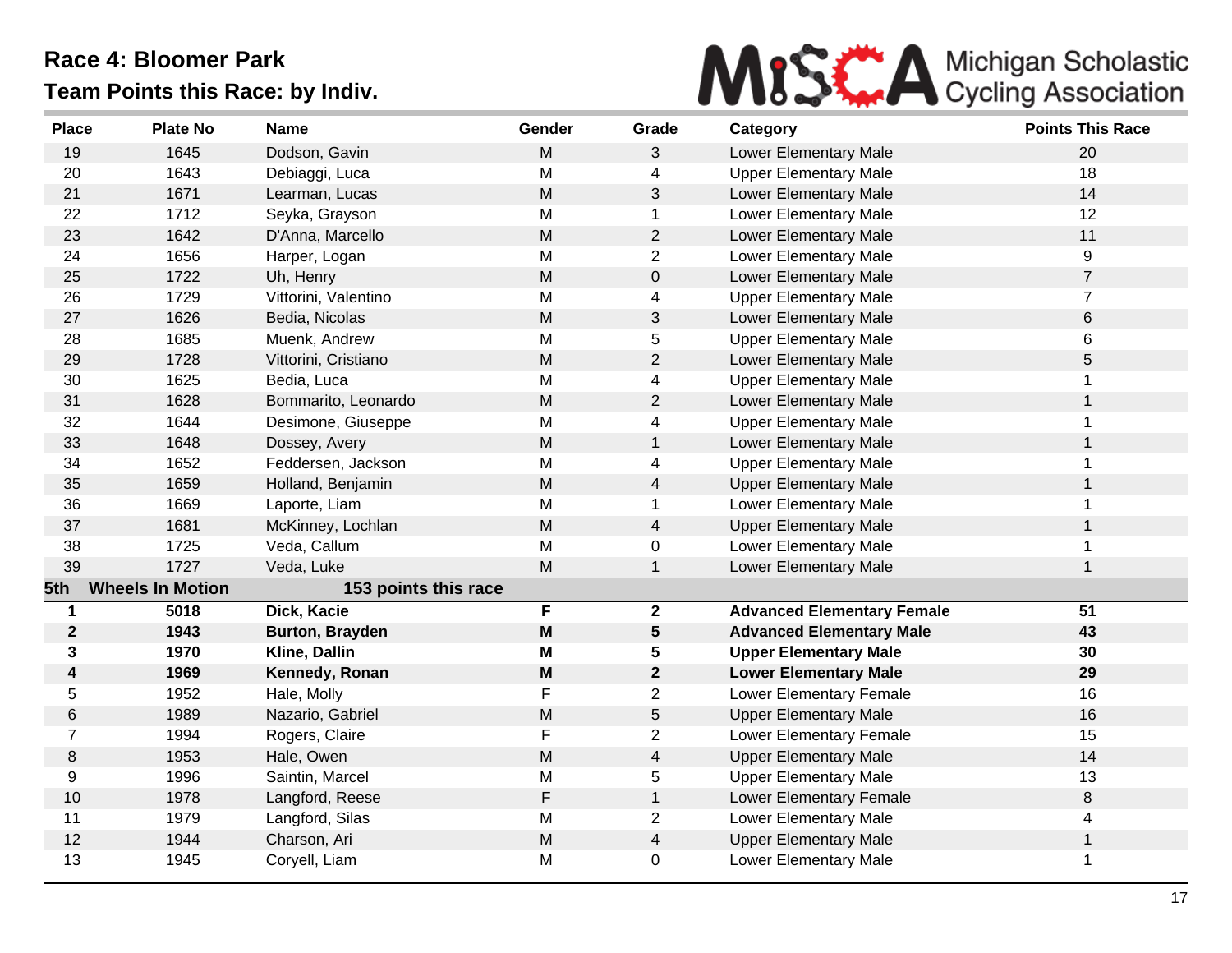

| <b>Place</b>   | <b>Plate No</b>              | <b>Name</b>             | Gender | Grade           | Category                          | <b>Points This Race</b> |
|----------------|------------------------------|-------------------------|--------|-----------------|-----------------------------------|-------------------------|
| 14             | 1946                         | East, Ethan             | M      | 5               | <b>Upper Elementary Male</b>      | 1                       |
| 15             | 1968                         | Kennedy, Makai          | M      |                 | Lower Elementary Male             |                         |
| 6th            | <b>Orange Krush</b>          | 150 points this race    |        |                 |                                   |                         |
| $\mathbf 1$    | 1619                         | Yessian, Grant          | M      | $5\phantom{.0}$ | <b>Advanced Elementary Male</b>   | 53                      |
| $\mathbf{2}$   | 1601                         | Keyes, James            | M      | 4               | <b>Advanced Elementary Male</b>   | 51                      |
| $\mathbf{3}$   | 1617                         | <b>Weaver, Molly</b>    | F      | 4               | <b>Upper Elementary Female</b>    | 24                      |
| 4              | 1599                         | Huffman, Liam           | M      | 4               | <b>Upper Elementary Male</b>      | 22                      |
| 5              | 1611                         | Stapula, Cole           | M      | 4               | <b>Upper Elementary Male</b>      | 19                      |
| 6              | 1586                         | Baines, Thomas          | М      | $\overline{2}$  | Lower Elementary Male             | 18                      |
| $\overline{7}$ | 1610                         | Smith, Hoyt             | M      | $\overline{2}$  | Lower Elementary Male             | $\mathbf{1}$            |
| 8              | 1616                         | Weaver, James           | M      | 5               | <b>Upper Elementary Male</b>      | $\mathbf{1}$            |
| 7th            | <b>Brighton Area Schools</b> | 142 points this race    |        |                 |                                   |                         |
| $\mathbf 1$    | 1094                         | Pobocik, Olivia         | F      | $5\phantom{.0}$ | <b>Advanced Elementary Female</b> | 70                      |
| $\mathbf{2}$   | 1078                         | Lutz, Ainsley           | F      | 5               | <b>Upper Elementary Female</b>    | 33                      |
| 3              | 1026                         | <b>Beck, Elias</b>      | M      | $\mathbf{3}$    | <b>Lower Elementary Male</b>      | 23                      |
| 4              | 1062                         | Hodder, Evan            | M      | $\mathbf{2}$    | <b>Lower Elementary Male</b>      | 16                      |
| 5              | 1059                         | Haberkorn, Beckham      | M      | $\mathbf{1}$    | Lower Elementary Male             | 13                      |
| 6              | 1076                         | Larscheid, Finnegan     | M      | 4               | <b>Upper Elementary Male</b>      | 3                       |
|                | <b>Brandon Youth MTB</b>     |                         |        |                 |                                   |                         |
| $\mathbf{1}$   | 1009                         | Janette, Elliette       | F      | $\overline{4}$  | <b>Upper Elementary Female</b>    | 30                      |
| $\overline{2}$ | 1005                         | Eller, Colton           | M      | 5               | <b>Upper Elementary Male</b>      | 15                      |
|                | <b>Heritage Jackrabbits</b>  |                         |        |                 |                                   |                         |
| $\mathbf{1}$   | 5028                         | Shidler, Chase          | M      | 5               | <b>Upper Elementary Male</b>      | $\mathbf{1}$            |
| $\overline{2}$ | 5029                         | Shidler, Ryder          | M      | 4               | <b>Upper Elementary Male</b>      | 1                       |
|                | Independent                  |                         |        |                 |                                   |                         |
| $\mathbf{1}$   | 5001                         | DelValle, Wyatt         | M      | 5               | <b>Advanced Elementary Male</b>   | 61                      |
| $\overline{2}$ | 1372                         | Schultz, Ryker          | M      | 5               | <b>Upper Elementary Male</b>      | 57                      |
| 3              | 1380                         | Trierweiler, Ocean      | F      | 5               | <b>Advanced Elementary Female</b> | 53                      |
| 4              | 1339                         | Garthoff, Sebastian     | M      | 5               | <b>Advanced Elementary Male</b>   | 45                      |
| 5              | 5014                         | Jansenvangalen, Jackson | M      | $\overline{2}$  | Lower Elementary Male             | 21                      |
| 6              | 1346                         | Horn, Oliver            | M      | $\overline{2}$  | Lower Elementary Male             | 17                      |
| $\overline{7}$ | 1351                         | Kluesner, Caleb         | M      | 5               | <b>Upper Elementary Male</b>      | 17                      |
| 8              | 1337                         | Galvez, Victoria        | F      | 0               | <b>Lower Elementary Female</b>    | 11                      |
| 9              | 5059                         | Loeffler, Austin        | M      | $\overline{4}$  | <b>Upper Elementary Male</b>      | $\boldsymbol{9}$        |
|                |                              |                         |        |                 |                                   |                         |